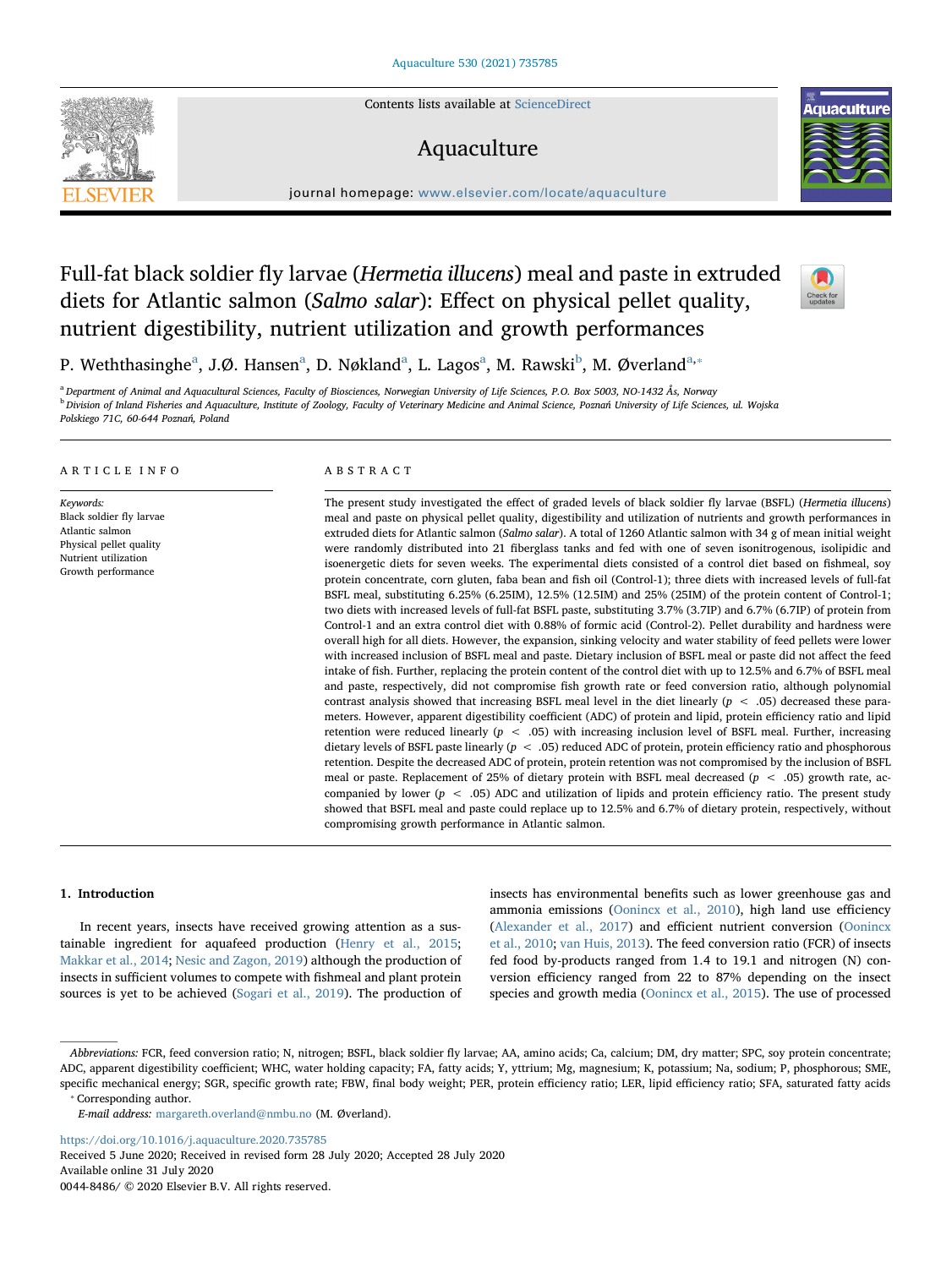insects in feed for aquaculture animals was recently allowed by the European Commission (Regulation 2017/893/EC, 2017), which promotes upscaling of this novel feed ingredient.

One of the most promising insect species for feed purposes is black soldier fly larvae (BSFL) (Hermetia illucens) ([van Huis, 2013](#page-10-4)). BSFL efficiently convert low-grade organic matter to high-quality nutrients ([Diener et al., 2009\)](#page-10-5). As shown by [Oonincx et al. \(2015\),](#page-11-2) the N conversion efficiency can reach up to 43–55% in black soldier fly fed diets composed of food by-products. BSFL contain a moderate level of protein (31–59%) and has an amino acid (AA) profile closer to fishmeal and superior to soybean meal ([Barroso et al., 2014;](#page-10-6) [Makkar et al., 2014](#page-10-1); [Nogales-Mérida et al., 2019\)](#page-11-3). In addition, BSFL is a good source of lipid (11–49%) [\(Makkar et al., 2014;](#page-10-1) [Nogales-Mérida et al., 2019\)](#page-11-3) and minerals, particularly calcium (Ca) [\(Finke, 2013;](#page-10-7) [Makkar et al., 2014\)](#page-10-1).

BSFL have successfully been used as a protein and lipid source in diets for Atlantic salmon (Salmo salar) reared in freshwater and seawater. Dietary inclusion of dried, defatted and chitin-reduced BSFL meal (60%) combined with BSFL oil (4.8%) ([Belghit et al., 2018\)](#page-10-8) and dried BSFL meal (10–20%) ([Fisher et al., 2020\)](#page-10-9) resulted in similar growth performance when compared with fishmeal and other protein sources in Atlantic salmon pre-smolts. Similar findings have also been shown in Atlantic salmon post-smolts when feeding partially defatted, dried BSFL meal (5–15%) ([Belghit et al., 2019b;](#page-10-10) [Lock et al., 2016](#page-10-11)). Hence, previous research demonstrated that dried or partially defatted BSFL meal, has potential as an alternative protein source in salmon feeds.

When considering commercial production, the processing of insect meal, particularly defatting is an additional cost. Thus, the use of whole BSFL meal is more cost-efficient. The use of full-fat insect meals can be a challenge to the feed industry due to its high lipid content that can interfere with the extrusion process ([Lin et al., 1997](#page-10-12)), hence reducing the pellet quality [\(Sørensen et al., 2009\)](#page-11-4). Thus, processing of BSFL biomass into partially defatted protein-rich meal has become a common practice, which allow high inclusion levels of insect meal in fish diets without reducing the technical quality of extruded diets [\(Dumas et al.,](#page-10-13) [2018\)](#page-10-13). Several studies have used full-fat dried BSFL meal in pelleted diets for rainbow trout (Sealey [et al., 2011](#page-11-5)) and yellow catfish ([Xiao](#page-11-6) [et al., 2018\)](#page-11-6), and extruded diets for rainbow trout (Józefi[ak et al.,](#page-10-14) [2019b\)](#page-10-14) and Siberian sturgeon (Józefi[ak et al., 2019a\)](#page-10-15). However, none of them reported information on feed processing conditions or the impact of full-fat BSFL meal on extruder parameters and physical pellet quality.

High-temperature processing can reduce the nutritional quality of protein feed resources [\(Ljøkjel et al., 2000;](#page-10-16) [Opstvedt et al., 1984](#page-11-7); [Opstvedt et al., 2003](#page-11-8)). Thus, processing BSFL at low temperatures to produce a paste, maintaining the nutritional value and reducing the production cost, could be beneficial for the aquaculture industry. As reported by [Xu et al. \(2020\)](#page-11-9) feeding diets containing undried BSFL pulp (4.4–17.5%) to mirror carp did not affect growth rate and FCR. To our knowledge, there is no literature available regarding the use of undried full-fat BSFL ingredients in salmon diets.

Therefore, the present study used two types of BSFL; full-fat dried BSFL meal and BSFL paste (ground frozen BSFL preserved with formic acid) and investigated their effect on nutrient digestibility, nutrient utilization and growth performances when added in graded levels in extruded diets for Atlantic salmon pre-smolts. In addition, the effect of increasing levels of BSFL meal or paste on extruder parameters and physical pellet quality was also investigated.

# 2. Materials and methods

### 2.1. Experimental diets

BSFL meal and BSFL paste were produced at HiProMine S.A., Poznań, Poland. The BSFL feed was normalized in terms of dry matter (DM) content by the addition of wheat middlings (17%) to fresh

#### <span id="page-1-0"></span>Table 1

|                        | Analyzed chemical composition (%, dry matter) of black soldier fly larvae |  |  |  |  |
|------------------------|---------------------------------------------------------------------------|--|--|--|--|
| (BSFL) meal and paste. |                                                                           |  |  |  |  |

| Nutrient                  | <b>BSFL</b> meal | <b>BSFL</b> paste |
|---------------------------|------------------|-------------------|
| Dry matter (%)            | 90.5             | 23                |
| Crude protein             | 42               | 40.5 <sup>a</sup> |
| Crude lipid               | 32               | $34.2^{b}$        |
| Ash                       | 9.25             |                   |
| Formic acid               | $\Omega$         | 2.47              |
| Total phosphorous         | 0.86             |                   |
| Calcium                   | 1.92             |                   |
| Magnesium                 | 0.27             |                   |
| Chitin                    | 8                |                   |
| Amino acids <sup>c</sup>  |                  |                   |
| Essential amino acids     |                  |                   |
| Methionine                | 0.63             | 0.57              |
| Threonine                 | 1.34             | 1.26              |
| Valine                    | 1.9              | 1.62              |
| Isoleucine                | 1.48             | 1.37              |
| Leucine                   | 2.9              | 2.17              |
| Phenylalanine             | 1.48             | 1.43              |
| Histidine                 | 0.88             | 1.11              |
| Lysine                    | 2.12             | 2.28              |
| Arginine                  | 1.65             | 1.42              |
| Tryptophan                | 0.77             | 0.12              |
| Non-essential amino acids |                  |                   |
| Cysteine                  | 0.25             | 0.26              |
| Aspartic acid             | 3.18             | 2.9               |
| <b>Serine</b>             | 1.23             | 1.29              |
| Glutamic acid             | 4.25             | 4.12              |
| Proline                   | 1.92             | 1.97              |
| Glycine                   | 1.53             | 1.53              |
| Alanine                   | 2.45             | 2.04              |
| Tyrosine                  | 1.84             | 2.77              |
| Total amino acids         | 31.8             | 30.2              |

<span id="page-1-1"></span>Corresponds to 9.32% in BSFL paste.

<span id="page-1-2"></span><sup>b</sup> Corresponds to 7.87% in BSFL paste.

<span id="page-1-3"></span><sup>c</sup> Water corrected values.

vegetables and fruit mix, consisting of apples (15%), carrots (50%), potatoes (15%), and cabbage (20%) and established at the level of 22% DM. Fresh vegetable and fruit pre-consumer waste was ground (2000 rpm/1 min, (HPM milling system, 55 kw, Poland) to pass 2 mm screen and offered ad libitum to BSFL. Substrates were not contaminated by any animal products in accordance with EC regulation (no 1069/09).

At the prepupal stage (10th day of rearing), larvae were harvested, sieved through 3 mm screen and washed with water on drum separator at 90 °C for 10 min (HPM cleaning system, Poland). A batch of BSFL was divided into two parts and frozen at −50 °C to produce BSFL paste or dried for meal. The BSFL were dried first at 130 °C for 1 h, and then at 80 °C for 23 h until a constant weight was reached, using a chamber air flow dryer (HiProMine S.A., Poznań, Poland) to produce BSFL meal. In the case of BSFL paste, BSFL were ground to pass 4 mm screen on continue flow homogenizer (HPM milling system, 25 kw, Poland) and preserved with formic acid (2.5%). The analyzed chemical composition of BSFL meal and paste is shown in [Table 1.](#page-1-0)

Seven isonitrogenous, isolipidic and isoenergetic diets were formulated. The diets were formulated to meet or exceed [NRC \(2011\)](#page-11-10) requirements for all indispensable AA and other nutrients for Atlantic salmon. The experimental diets consisted of a control diet based on fishmeal, soy protein concentrate (SPC), corn gluten, faba bean and fish oil (Control-1); three diets with increasing levels of full-fat BSFL meal, substituting 6.25% (6.25IM), 12.5% (12.5IM) and 25% (25IM) of the protein content of Control-1. In addition, two diets with increasing levels of full-fat BSFL paste, substituting 3.7% (3.7IP) and 6.7% (6.7IP) of the protein content Control-1 and an extra control with 0.88% of formic acid (Control-2) were evaluated. The diet Control-2 was included as a control for BSFL paste diets, since the BSFL paste was preserved with formic acid. Yttrium oxide was included in all the diets as an internal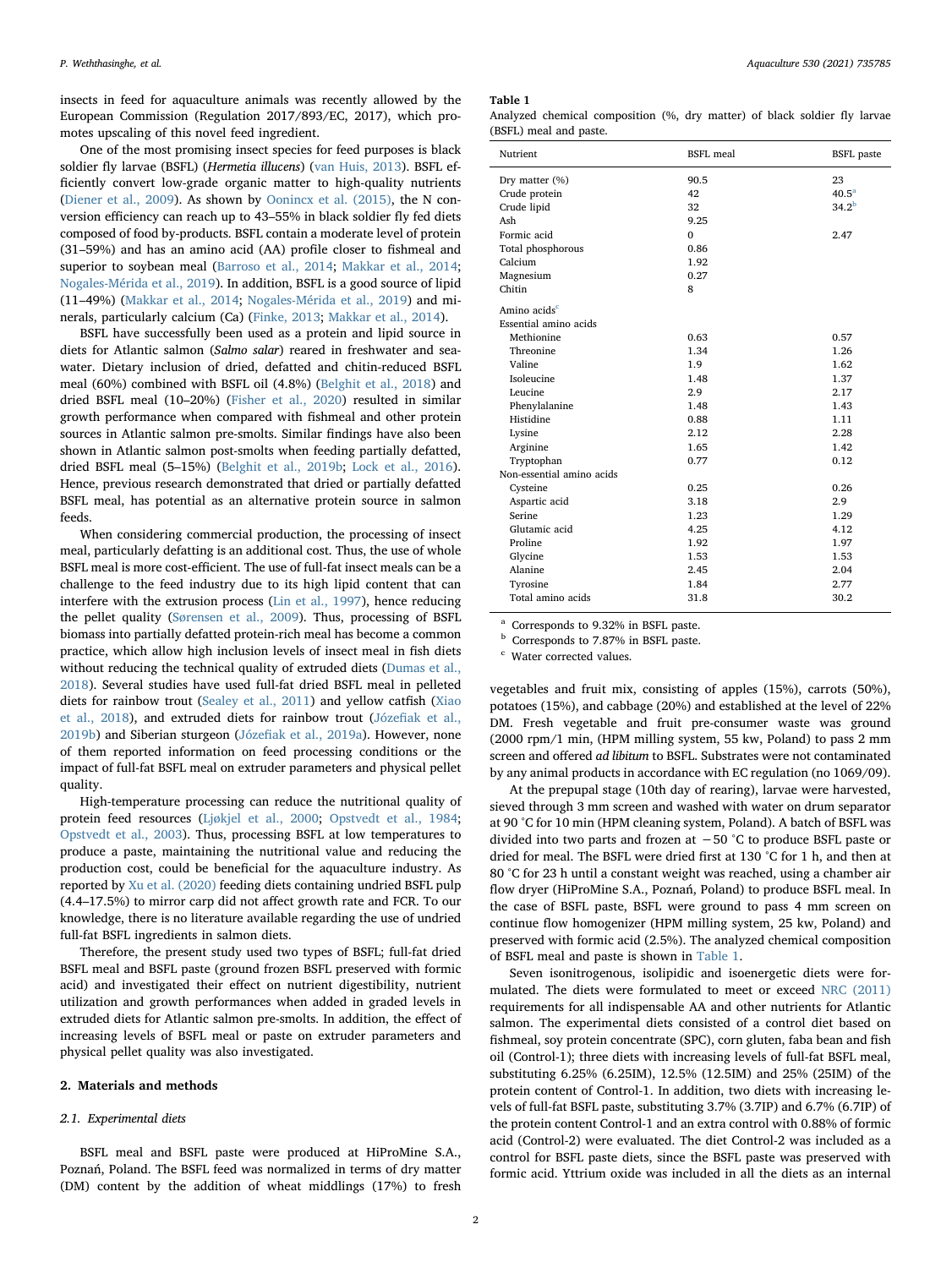<span id="page-2-16"></span>Ingredient and analyzed chemical composition of experimental diets with increased inclusion level of black soldier fly larvae (BSFL) meal and paste.[1](#page-2-0)

|                                                | Control-1      | 6.25IM       | 12.5IM       | 25IM         | Control-2    | 3.7IP        | 6.7IP        |
|------------------------------------------------|----------------|--------------|--------------|--------------|--------------|--------------|--------------|
| Ingredients (%)                                |                |              |              |              |              |              |              |
| Fish meal <sup>a</sup>                         | 25             | 23.24        | 21.48        | 17.69        | 25           | 20.27        | 16.62        |
| SPC <sup>b</sup>                               | 35.5           | 33.45        | 30.92        | 25.58        | 35.5         | 29.18        | 23.92        |
| Corn gluten $c$                                | $\overline{4}$ | 3.72         | 3.44         | 2.59         | 4            | 3.24         | 2.66         |
| Faba bean <sup>d</sup>                         | 1.85           | 1.72         | 1.59         | 1.03         | 1.85         | 1.5          | 1.23         |
| <b>BSFL</b> meal <sup>e</sup>                  | $\mathbf{0}$   | 8.07         | 16.13        | 32.27        | $\mathbf{0}$ | $\mathbf{0}$ | 0            |
| BSFL paste <sup>f</sup>                        | $\mathbf{0}$   | $\mathbf{0}$ | $\mathbf{0}$ | $\mathbf{0}$ | $\mathbf{0}$ | 19.8         | 35.12        |
| Wheat flour <sup>g</sup>                       | 13.64          | 13.64        | 13.64        | 13.64        | 13.64        | 11.91        | 10.56        |
| Wheat branh                                    | $\overline{4}$ | 2.47         | 1.28         | $\mathbf{0}$ | 3.12         | 2.16         | 0.98         |
| Fish oil <sup>1</sup>                          | 15             | 12.68        | 10.51        | 6.19         | 15           | 11.06        | 8.13         |
| Formic acid                                    | $\mathbf{0}$   | $\mathbf{0}$ | $\mathbf{0}$ | $\mathbf{0}$ | 0.88         | $\mathbf 0$  | $\mathbf{0}$ |
| Yttrium oxide <sup>k</sup>                     | 0.01           | 0.01         | 0.01         | 0.01         | 0.01         | 0.01         | 0.01         |
| Vit/min premix                                 | 0.65           | 0.65         | 0.65         | 0.65         | 0.65         | 0.57         | 0.5          |
| Methionine <sup>m</sup>                        | 0.2            | 0.2          | 0.2          | 0.2          | 0.2          | 0.17         | 0.15         |
| Choline chloride <sup>n</sup>                  | 0.15           | 0.15         | 0.15         | 0.15         | 0.15         | 0.13         | 0.12         |
|                                                |                |              |              |              |              |              |              |
| Chemical composition (%, as is)                |                |              |              |              |              |              |              |
| Dry matter                                     | 92.9           | 92.5         | 91.5         | 90.8         | 91.1         | 91.9         | 91.9         |
| Crude protein                                  | 46.8           | 47.4         | 46.4         | 45.7         | 45.8         | 47.2         | 47.9         |
| Crude lipid                                    | 14.6           | 15.5         | 17.2         | 15.9         | 16.2         | 13           | 13.3         |
| Starch                                         | 12.3           | 12.4         | 11.5         | 11.5         | 11.6         | 12           | 12.8         |
| Ash                                            | 5.52           | 5.88         | 6.17         | 6.83         | 5.3          | 5.67         | 6.08         |
| Formic acid                                    | $\mathbf{0}$   | $\bf{0}$     | $\bf{0}$     | $\bf{0}$     | 0.72         | 0.58         | 1.1          |
| Gross energy (MJ $kg^{-1}$ )                   | 21.9           | 21.7         | 21.7         | 21.5         | 21.6         | 21.4         | 21.1         |
| Macro mineral composition (%, as is)           |                |              |              |              |              |              |              |
| Total phosphorous                              | 0.91           | 0.89         | 0.87         | 0.88         | 0.91         | 0.9          | 0.89         |
| Calcium                                        | 0.93           | 1.02         | 1.1          | 1.21         | 1.01         | 1.06         | 1.05         |
| Magnesium                                      | 0.1            | 0.13         | 0.12         | 0.15         | 0.11         | 0.11         | 0.12         |
| Potassium                                      | 0.52           | 0.62         | 0.66         | 0.66         | 0.46         | 0.58         | 0.61         |
| Sodium                                         | 0.46           | 0.45         | 0.48         | 0.39         | 0.46         | 0.44         | 0.4          |
| Amino acid composition <sup>o</sup> (%, as is) |                |              |              |              |              |              |              |
| Essential amino acids                          |                |              |              |              |              |              |              |
| Methionine                                     | 0.96           | 0.97         | 0.94         | 0.91         | 0.92         | 0.96         | 0.83         |
| Threonine                                      | 1.54           | 1.56         | 1.53         | 1.5          | 1.52         | 1.55         | 1.52         |
| Valine                                         | 1.58           | 1.61         | 1.61         | 1.62         | 1.57         | 1.63         | 1.67         |
| Isoleucine                                     | 1.69           | 1.72         | 1.69         | 1.66         | 1.67         | 1.75         | 1.78         |
| Leucine                                        | 3.19           | 3.14         | 3.07         | 2.92         | 3.12         | 3.19         | 3.2          |
| Phenylalanine                                  | 1.9            | 1.89         | 1.85         | 1.81         | 1.91         | 1.93         | 1.93         |
| Histidine                                      | 1.02           | 1.05         | 1.04         | 1.03         | $\mathbf{1}$ | 1.06         | 1.08         |
| Lysine                                         | 2.48           | 2.46         | 2.43         | 2.36         | 2.4          | 2.5          | 2.58         |
| Arginine                                       | 2.54           | 2.51         | 2.43         | 2.22         | 2.64         | 2.6          | 2.54         |
| Non-essential amino acids                      |                |              |              |              |              |              |              |
| Cysteine                                       | 0.44           | 0.44         | 0.43         | 0.39         | 0.43         | 0.45         | 0.46         |
| Aspartic acid                                  | 3.98           | 3.97         | 3.84         | 3.71         | 3.85         | 3.99         | 4.12         |
| Serine                                         | 1.77           | 1.78         | 1.72         | 1.66         | 1.76         | 1.79         | 1.82         |
| Glutamic acid                                  | 7.45           | 7.34         | 7.11         | 6.6          | 7.2          | 7.42         | 7.49         |
| Proline                                        | 2.15           | 2.08         | 1.96         | 2.06         | 2.07         | 2.16         | 2.19         |
| Glycine                                        | 1.74           | 1.75         | 1.73         | 1.72         | 1.74         | 1.79         | 1.79         |
| Alanine                                        | 1.89           | 1.94         | 1.97         | 2.04         | 1.86         | 1.94         | 1.99         |
| Tyrosine                                       | 1.26           | 1.36         | 1.45         | 1.79         | 1.29         | 1.38         | 1.44         |
| Total amino acids                              | 37.58          | 37.57        | 36.8         | 36           | 36.95        | 38.09        | 38.43        |

<span id="page-2-0"></span><sup>1</sup> Control-1: Control diet. 6.25IM, 12.5IM and 25IM: BSFL meal substituted 6.25%, 12.5% and 25% of protein content of Control-1. Control-2: Control diet with 0.88% of formic acid. 3.7IP and 6.7IP: BSFL paste substituted 3.7% and 6.7% of protein content of Control-1.

<span id="page-2-1"></span><sup>a</sup> LT fishmeal, Norsildmel AS, Bergen, Norway

<span id="page-2-2"></span> $^{\rm b}$  Soy protein concentrate AX3®, Triple A AS, Hornsyld, Denmark.

<span id="page-2-3"></span><sup>c</sup> Corn gluten meal, Baolingbao Biology, Shangdong Yucheng, China.

<span id="page-2-4"></span><sup>d</sup> Faba beans, Norgesfôr, Oslo, Norway.

<span id="page-2-5"></span><sup>e</sup> Black soldier fly larvae meal, HiProMine S.A., Poznań, Poland.

<span id="page-2-6"></span><sup>f</sup> Black soldier fly larvae paste, HiProMine S.A., Poznań, Poland.

<span id="page-2-7"></span><sup>g</sup> Wheat flour 78%, batch number: 5093060546, Norgesmøllene, Bergen, Norway.

<span id="page-2-8"></span><sup>h</sup> Wheat bran, Norgesmøllene, Bergen, Norway.

<span id="page-2-9"></span><sup>i</sup> Fish oil, Norsildmel AS, Bergen, Norway.

<span id="page-2-10"></span><sup>j</sup> Formic acid, Ensil Maursyre 85%, Felleskjøpet, Norway.

<span id="page-2-12"></span><span id="page-2-11"></span><sup>k</sup> Yttrium oxide (Y<sub>2</sub>O<sub>3</sub>), Metal Rare Earth Limited, Shenzhen, China.<br><sup>1</sup> Vit/min premix, Farmix, Trouw Nutrition, LA Putten, The Netherlands. Per kg of feed; retinol 2500.0 IU, cholecalciferol 32,400.0 IU, α-tocophero menadione 40.000 mg, thiamine 15.0 mg, riboflavin 25.0 mg, d-Ca-pantothenate 40.002 mg, niacin 150.003 mg, biotin 3000.0 mg, cyanocobalamin 20.0 mg, folic acid 5.0 mg, pyridoxine 15.0 mg, ascorbate polyphosphate 0.098 g, Cu: Cu sulphate 5H2O 11.998 mg, Zn: Zn sulphate 89.992 mg, Mn: Mn(II) sulphate 34.993 mg, I: K-iodine 1.999 mg, Se: Na-selenite 0.200 mg, Cd Max. 0.0003 mg, Pd max. 0.028 mg, Ca 0.915 g, K 1.380 g, Na 0.001 g, Cl 1.252 g.

<span id="page-2-13"></span><sup>m</sup> L-methionine, Bestamino™ Cj Cheiljedang, Seoul, Korea.

<span id="page-2-14"></span>n Choline chloride 70%,  $\rm{C_5H_1_4CINO,$  139.6 g/mol, Vilomix, Hønefoss, Norway. $^{\rm o}$  Water corrected values.

<span id="page-2-15"></span>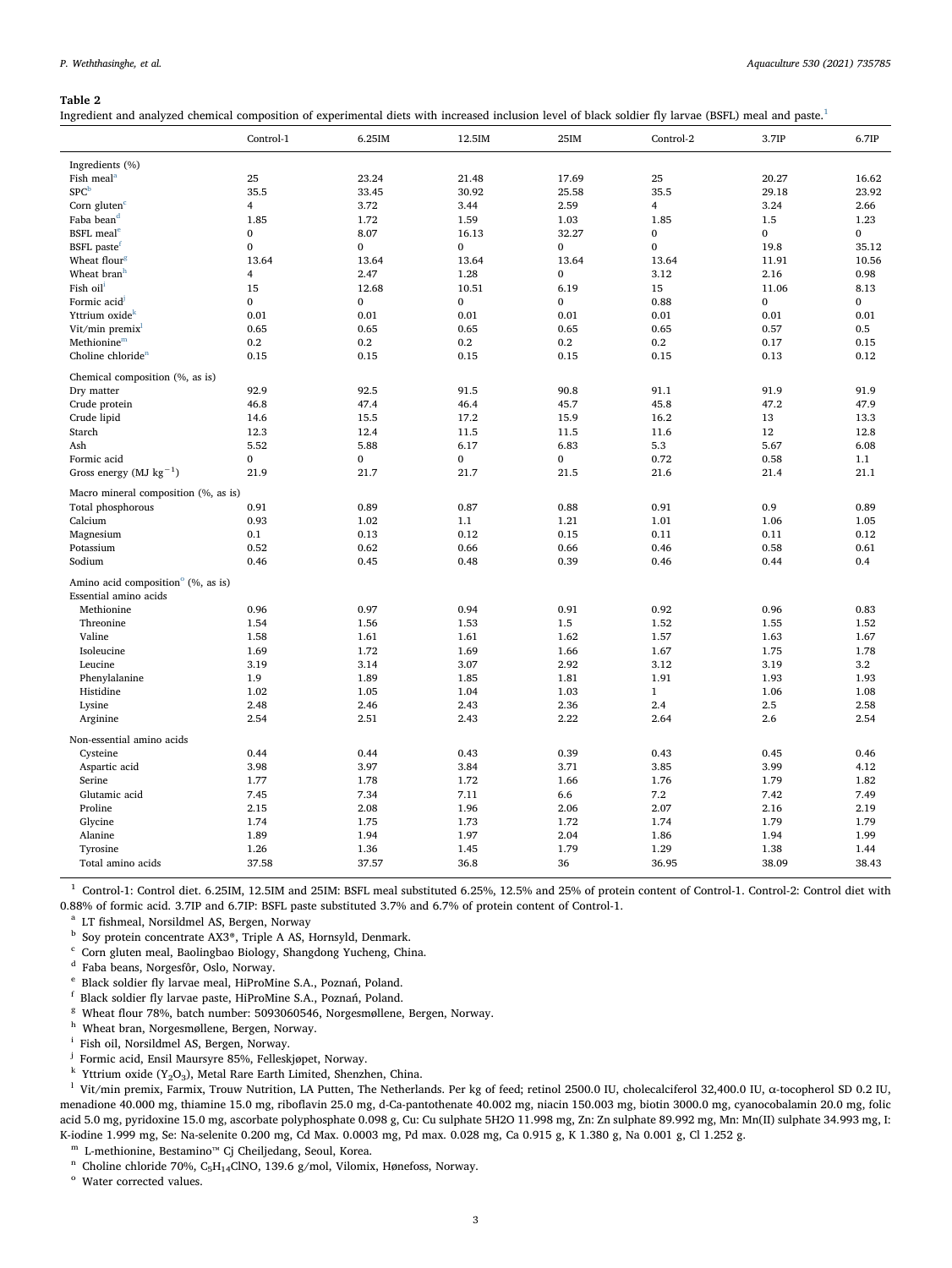marker for the determination of apparent digestibility coefficient (ADC) of nutrients. Crystalline methionine was added to all the diets to ensure that the diets met or exceeded the methionine requirement of Atlantic salmon pre-smolts (0.7%, DM basis [\(NRC, 2011](#page-11-10))). The ingredient and analyzed chemical composition of the experimental diets are shown in [Table 2](#page-2-16).

### 2.2. Production of experimental diets

The experimental diets were produced at the Norwegian University of Life Sciences (NMBU) Centre for Feed Technology (Fôrtek), Ås, Norway. The BSFL paste was ground frozen using a meat grinder (Tripas-Wexiö, RK-82, Sweden). After thawing overnight at room temperature, water was added to the paste (1 kg of water per 6 kg of paste) and ground using a pump grinder (Pedrollo TR 1.1, San Bonifacio (VR), Italy). The macro ingredients including SPC, fishmeal, corn gluten meal, wheat bran, faba beans, wheat flour, and BSFL meal were weighed and mixed with an ISDECA mixer (60-l paddle-mixer, prototype, Fôrtek, Forberg, Norway) for 2.5 min. The material mix was then ground in a small Hammer mill (Bill bliss, horizontal, 18.5 kW, USA) with a 1 mm sieve. The ground macro ingredients mixture was mixed with the micro-ingredients. BSFL paste was also added using the ISDECA mixer when producing the 3.7IP and 6.7IP diets. Formic acid was added to the Control-2 diet using the ISDECA mixer equipped with spray nozzles (nozzle type: 11004, Spraying Systems Co., Norway).

The diets were extruded in a five-section Bühler twin-screw extruder (BCTG 62/20 D, Uzwil, Switzerland) with reduced capacity, bypassing the conditioner, fitted with four 2.5 mm die holes. A small K-tron feeder was used to feed the material directly into the first extruder section. A screw configuration suitable for reduced extruder capacity was used for all the diets [\(Fig. 1](#page-3-0)). The screw speed was increased when the BSFL meal or paste content was increased in the diet. The pellets were dried at 60 °C using fan heaters (15KW, Inelco heaters, Dania-heater 15 kW, Fjerritslev, Denmark) for 1 h and cooled at room temperature. The dried uncoated pellets were sieved (1.6 mm screen) and the percentage of dust/broken pieces was calculated. Dried extruded pellets were vacuum coated with fish oil in Gentle Vacuum Coater (GVC) – 80 prototype (Fôrtek, Amandus-Kahl).

# 2.3. Fish experiment and rearing facilities

The fish experiment was conducted at the Center for Fish Research, NMBU, Ås, Norway. The experimental procedures were performed in accordance with the national guidelines for the care and use of animals (The Norwegian Animal Welfare Act and the Norwegian Regulation and Animal Experimentation). A total of 1260 Atlantic salmon (Aqua Gen Atlantic QLT-innOva SHIELD) with 34 g of mean initial weight were distributed into 21 fiberglass tanks (300 l capacity) with 60 fish per tank. The fish were kept under continuous light in recirculated freshwater with a water supply of 8.5 l  $min^{-1}$ . The average water temperature was 14.8 °C during the experimental period. Dissolved oxygen levels were kept above 7.0 mg l<sup>−1</sup> in the outlet water. Triplicate tanks of salmon were fed one of seven experimental diets over a period of seven weeks. Fish were fed ad libitum (i.e. 10% excess) with electrically driven belt feeders twice a day for 2.5 h. Daily feed intake in each tank was quantified according to [Helland et al. \(1996\)](#page-10-17), by collection of uneaten feed using wedge wire screens as explained by [Shomorin et al.](#page-11-11)

<span id="page-3-0"></span>

|        |    |    |    |    |    |    |        |        |    |     |     |    |    |    |    |     | Inlet |    |    |
|--------|----|----|----|----|----|----|--------|--------|----|-----|-----|----|----|----|----|-----|-------|----|----|
| Outlet | 40 | 40 | 60 | 60 | 60 | 80 | $80 +$ | $*20*$ | 20 | 120 | 100 | 80 | 60 | 40 | 60 | 100 | 80    | 80 | 80 |
|        | R  |    |    | R  | R  |    | R      |        |    | R   | R   |    | R  | R  | R  | R   | R     | R  |    |
|        |    |    |    |    |    |    |        |        |    | D   |     |    |    |    | D  |     | UC    | UC |    |

[\(2019\).](#page-11-11) Fish weight was measured at the start and end of seven-week experimental period. Fifteen fish at the start of experiment and five fish from each tank at the end of the seven-week experimental period were randomly sampled and euthanized by a sharp blow to the head and stored at −20 °C. All sampled fish at the start of experiment and all sampled fish per tank at the end of the seven-week experimental period were pooled, homogenized and freeze dried prior to analysis of the chemical composition. After the seven-week experimental period, fish were fed the experimental diets for another two weeks for fecal collection. Fish were carefully stripped three times with seven days interval (i.e. 0, 7 and 14 days after whole body sampling) for fecal collection from the posterior intestine according to [Austreng \(1978\)](#page-10-18). The feces were immediately weighed and stored at −20 °C prior to freeze drying. Prior to weighing, sampling and stripping, fish were anesthetized with tricaine methanesulfonate (MS-222) (80 mg  $l^{-1}$ ) in small aerated tanks.

# 2.4. Physical pellet quality analysis

Physical quality parameters of oil-coated pellets were measured. Water stability of pellets during 30, 60 and 120 min were measured according to [Baeverfjord et al. \(2006\)](#page-10-19). The durability of the pellets was estimated in triplicates using a Doris pellet tester (AKVAsmart, Bryne, Norway) according to [Hansen et al. \(2010\)](#page-10-20). Hardness was measured using 15 randomly picked pellets from each diet with a Texture analyzer equipped with a 5 kg load cell (Tinius Olsen, H5KT, Salfords, England) according to [Øverland et al. \(2009\)](#page-11-12). The width of 30 randomly selected pellets per diet was recorded using the Texture analyzer (Tinius Olsen, H5KT, Salfords, England) to determine expansion. The expansion (%) was calculated as ((Pellet width-die diameter)  $\times$  die diameter<sup>-1</sup>) × 100. The sinking velocity was determined by measuring the mean value of the time required for 10 randomly picked pellets to sink 1 m in 17 °C tap water. In addition, the water holding capacity (WHC) was measured according to [Nguyen et al. \(2015\).](#page-11-13) The degree of starch gelatinization of feed was analyzed by Nofima AS, Ås, Norway, according to [Kraugerud and Svihus \(2011\).](#page-10-21)

# 2.5. Chemical analysis

The feed and freeze-dried feces and fish were ground. DM content was measured by oven drying at 104 °C until a constant weight was reached. Ash content was determined by combustion at 550 °C. The N content of feed, feces and fish was analyzed by CHNS Elemental Analyzer (Vario El Cube elemental analyzer system GmbH, Hanau, Germany) and crude protein content was determined as  $N \times 6.25$ . The crude protein content of BSFL meal and paste was estimated by Kjeldahl  $N \times 6.25$  according to Commission Regulation (EC) No 152/2009. Samples were extracted with petroleum ether and acetone (70/30) and crude lipid content was determined using an Accelerated Solvent Extractor (ASE200; Dionex Corp., Sunnyvale, CA, USA). The starch content was determined as described by [McCleary et al. \(1994\)](#page-10-22) with some modifications. Briefly, the samples were treated with heat-stable α-amylase and amyl glucosidase-enzymes to degrade starch into glucose and glucose content was measured by a spectrometer (RX4041 Randox Daytona+, England). Gross energy was measured with PARR 1281 Adiabatic Bomb calorimeter (Parr Instruments, Moline, IL, USA) according to ISO 9831. AA except tryptophan contents were analyzed

> Fig. 1. The screw configuration used during the extrusion of experimental diets. 20; 40; 60; 80; 100; 120: Length in cm of each screw element. R: Right. L: Left (Flow direction of each screw element). P: Polygon. UC: Undercut conveying screw element (larger channel depth than the other conveying screw elements). The arrows indicate 5 mm spacer ring and  $90^{\circ}$  offset between the screw elements.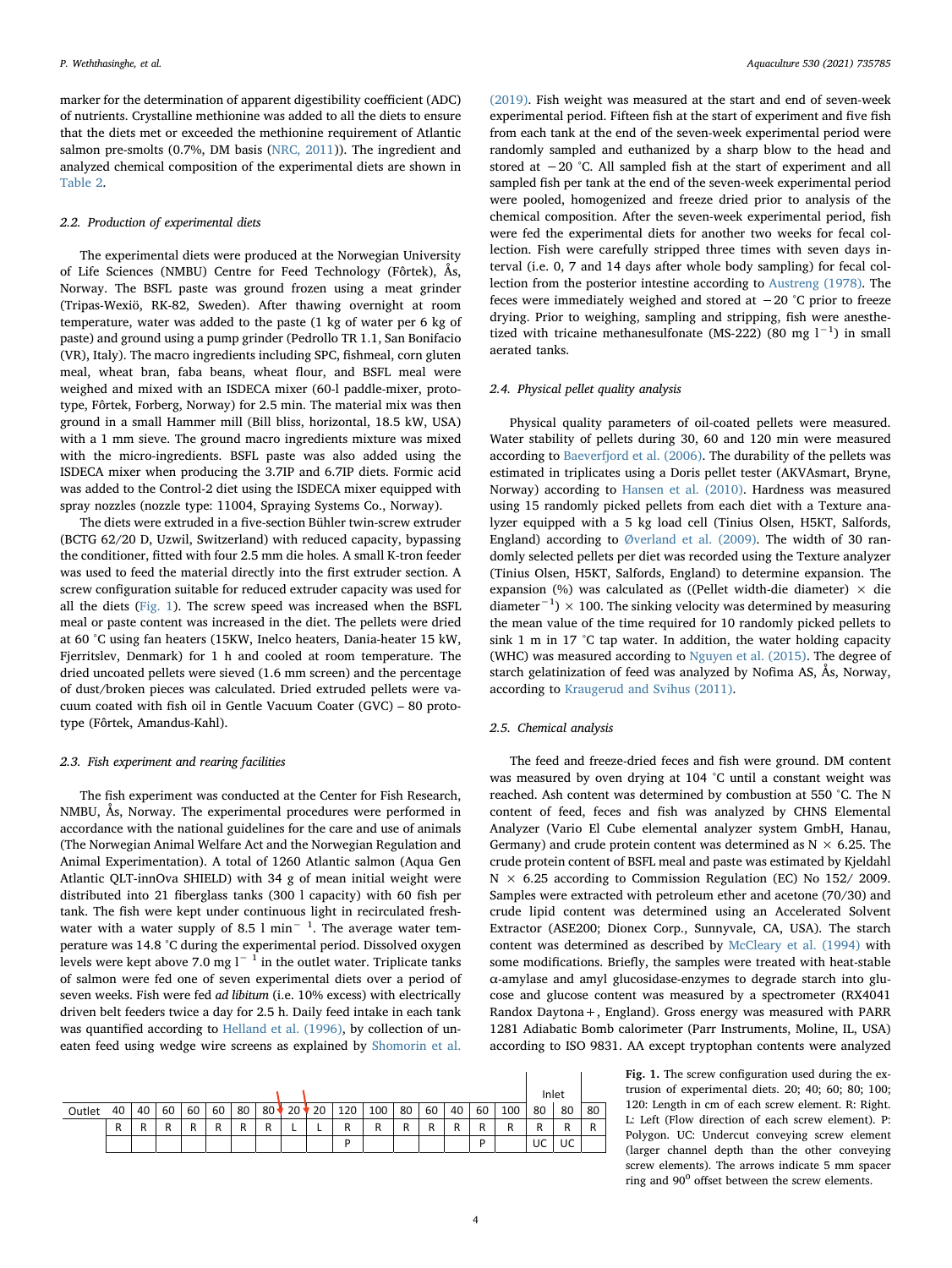according to Commission Regulation (EC) No 152/2009 on a Biochrom 30 AA Analyzer (Biochrom Ltd., Cambridge, UK). Tryptophan content was analyzed using a Dionex Ultimate 3000 HPLC system (Dionex Softron GmbH, Germering, Germany) equipped with a Shimadzu RF-535 fluorescence detector (Shimadzu Corporation, Kyoto, Japan) according to Commission Regulation (EC) No 152/2009. The fatty acid (FA) content was determined using Trace GC Ultra gas chromatograph (Thermo Fisher Scientific, US) according to [O'fallon et al. \(2007\)](#page-11-14) by synthesizing the FA to FA methyl esters (FAME). Yttrium (Y), Ca, magnesium (Mg), potassium (K) and sodium (Na) contents were measured using a microwave plasma atomic emission spectrometer (MP-AES 4200, Agilent Technologies, USA) after acid decomposition in a microwave digestion system (Start D, Milestone Srl, Italy). Total phosphorous (P) content was analyzed using a commercial spectrophotometric kit (PH8328, Randox laboratories, County Antrim, UK) after combustion and acid digestion according to Commission Regulation (EC) No 152/2009. The chitin content of BSFL meal was measured according to [Finke \(2007\)](#page-10-23). The formic acid content in BSFL paste, Control-2 diet and diets containing BSFL paste was determined using HPLC-UV at Eurofins Agro Testing Norway AS.

# 2.6. Calculations

Specific mechanical energy (SME) (Wh  $kg^{-1}$ ) was calculated as  $(2\times\pi\times 60^{-1})\times(\text{S}_{\text{rpm}}\times\text{T}_{\text{knm}}\times \text{T}_{\text{t/h}}{}^{-1})$ , where  $\text{S}_{\text{rpm}}$  is screw speed,  $T_{\text{kmm}}$  is Torque and  $T_{\text{t/h}}$ <sup>-1</sup> is throughput. Specific growth rate (SGR) (% body weight day−<sup>1</sup> ) was calculated as [(ln (Final body weight (FBW) (g fish−<sup>1</sup> )) – ln (Initial body weight (g fish−<sup>1</sup> )))/ Experimental period (days)]  $\times$  100%. Feed intake (g DM fish $^{-1}$ ) was calculated as Total feed intake (g DM tank $^{-1}$ )/Number of fish per tank. FCR (g g $^{-1}$ ) was calculated as Feed intake (g DM fish $^{-1}$ )/ (FBW (g fish $^{-1}$ ) - Initial body weight (g fish $^{-1}$ )). ADC of nutrients (%) was calculated as (1- [(Y concentration in diet/Y concentration in feces)  $\times$  (Nutrient concentration in feces/Nutrient concentration in diet)])  $\times$  100. Fecal excretion of minerals and N (%) was calculated as (100 – ADC of minerals or N). The dissolved N fraction (g kg<sup>-1</sup> fish body weight gain) was calculated as (([Feed intake (g fish<sup>-1</sup>) × N content in feed (%)/100]  $\times$  ADC of N/100) – ([(FBW (g)  $\times$  Final N content in fish (g g<sup>-1</sup>)) – (Initial body weight (g) × Initial N content in fish (g g<sup>-1</sup>))])/ ([FBW (g fish<sup>-1</sup>) - Initial body weight (g fish<sup>-1</sup>)]/1000). Protein and lipid efficiency ratios (g  $\rm g^{-1})$  were calculated as (FBW (g fish $^{-1})$  -Initial body weight (g fish $^{-1}$ ))/ [Feed intake (g fish $^{-1})\,\times$  Protein or lipid content in feed (%)/100]. Apparent nutrient retention (% intake) was calculated as [(FBW (g)  $\times$  Final nutrient content in fish (g g<sup>-1</sup>)) – (Initial body weight (g) × Initial nutrient content in fish (g  $g^{-1}$ ))]/ [Feed intake (g fish<sup>-1</sup>) × Nutrient content in feed (%)/100] × 100.

### 2.7. Statistical analysis

The data were analyzed using one-way ANOVA, followed by a Tukey's test for comparison of means. Differences at  $p < .05$  were considered as significant. Linear and quadratic polynomial contrasts were used to evaluate the relationship between different parameters and dietary BSFL meal or BSFL paste levels as indicated in tables. The chosen level of significance was  $p < .05$  and threshold level of tendency was  $p \leq 1$ . All the statistical analyses were performed using IBM SPSS Statistics 26 software.

# 3. Results

### 3.1. Feed production and pellet quality

The extruder parameters used during the production of experimental diets are shown in [Table 3.](#page-5-0) The full-fat BSFL meal increased the lipid content and the BSFL paste increased the moisture content of the feed mash prior to extrusion. To compensate this, the screw speed of the

extruder was increased to obtain pellet with desirable expansion and physical quality. Despite the increased screw speed, decreased die pressure and torque were observed, which resulted in a decreased SME. In addition to increased screw speed, the water added to the BSFL paste diets in the extruder was reduced.

Inclusion of BSFL meal and paste in the diets numerically increased the amount of fines before coating. Pellet durability and hardness were overall high for all diets, but with a numerical reduction in durability for the diet with 12.5% BSFL meal replacement [\(Table 4](#page-5-1)). The expansion, sinking velocity and water stability of pellets after 30, 60 and 120 min were numerically lower with increased inclusion of both BSFL meal and paste [\(Table 4](#page-5-1) and [Fig. 2](#page-5-2)). Starch gelatinization varied among the experimental diets, ranging from 54.4 to 95.2%, but with high analytical variation within the treatments.

# 3.2. Fish performance

Only one fish died throughout the experimental period. Fish fed the BSFL meal diets had similar feed intake compared to Control-1. According to the linear polynomial contrasts, FBW and SGR reduced  $(p \lt 0.05)$  with increasing dietary BSFL meal level. According to ANOVA, there were no differences in FBW and SGR between the fish fed 6.25IM and 12.5IM diets and the fish fed Control-1 diet, while FBW and SGR were lower ( $p < .05$ ) in fish fed 25IM diet than fish fed Control-1 diet. FCR of fish fed the BSFL meal diets were not different from the fish fed Control-1, though it was lower ( $p < .05$ ) in 12.5IM than 25IM diet. In addition, a linear relationship ( $p < .05$ ) was observed between FCR and BSFL meal level in the diet [\(Table 5\)](#page-6-0).

In contrast, 3.7IP and 6.7IP diets did not affect the growth performances of fish compared to Control-1 or Control-2. A positive linear tendency ( $p = .08$ ) was, however, observed between dietary BSFL paste level and FCR of fish. Growth performances did not differ between the two controls [\(Table 5](#page-6-0)).

# 3.3. Digestibility of nutrients, fecal excretion of minerals and dissolved fraction of N

Although ADC of protein and energy in BSFL meal diets did not differ from Control-1, ADC of protein decreased linearly ( $p < .05$ ) with increasing dietary BSFL meal level. ADC of lipid was lower  $(p < .01)$ for the 12.5IM and 25IM diets compared to the Control-1, whereas ADC of starch was highest ( $p < .01$ ) for the 25IM diet. Furthermore, a negative liner relationship ( $p < .001$ ) was found between dietary BSFL meal level and ADC of lipid, and a positive linear relationship  $(p < .01)$  was found in ADC of starch ([Table 6\)](#page-6-1).

ADC of AA, except tyrosine in the BSFL meal diets did not differ from the Control-1. Tyrosine digestibility was lower ( $p < .01$ ) in 12.5IM and 25IM diets when compared with the Control-1. It was also observed linear reductions ( $p < .05$ ) of the ADC of phenylalanine, histidine, lysine and tyrosine with increasing level of BSFL meal in the diet. The same trend was observed for ADC of arginine ( $p = .05$ ) and cysteine ( $p = .07$ ). However, the ADC of total AA was unaltered by the dietary inclusion of BSFL meal [\(Table 7](#page-7-0)).

The ADCs of nutrients in salmon fed the BSFL paste diets did not differ from fish fed the Control-1 or the Control-2 diets. However, negative linear effects ( $p < .05$ ) were observed between dietary BSFL paste level and ADCs of protein and energy [\(Table 6](#page-6-1)).

Fecal excretion of P and Mg were not affected by dietary inclusion of BSFL meal. Fecal Ca and K excretions were lower ( $p < .05$ ) in 25IM diet and 12.5IM diet respectively, compared with Control-1. Further, linear relationships ( $p < .05$ ) were observed between fecal Ca and K excretions and dietary BSFL meal level ([Table 6](#page-6-1)).

Fecal P excretion increased linearly  $(p \lt 0.001)$  with increasing level of BSFL paste in the diet and BSFL paste diets showed higher  $(p < .01)$  P excretion than Control-2. Linear  $(p < .05)$  and quadratic  $(p \sim .05)$  relationships were observed between fecal Ca and Mg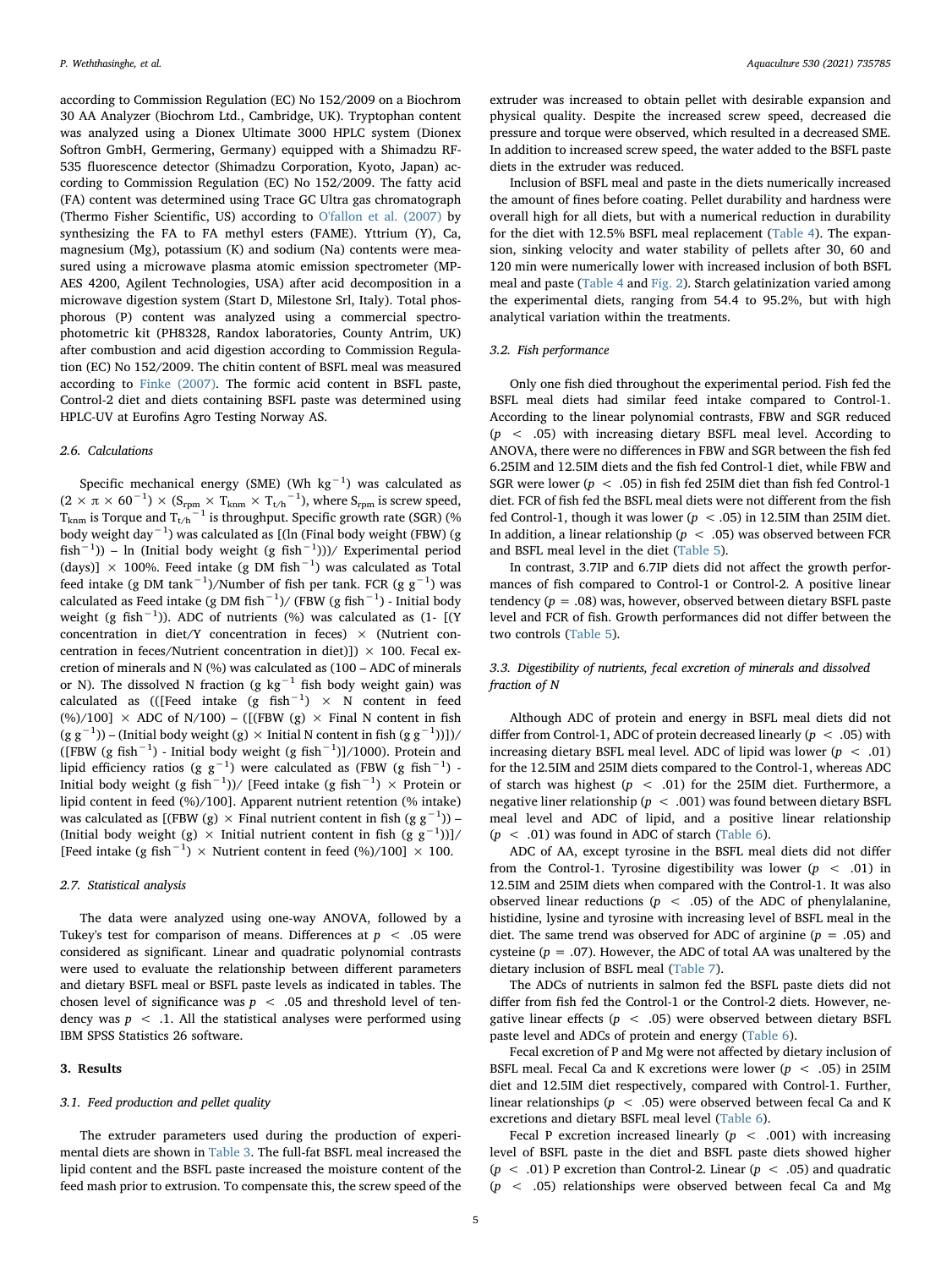<span id="page-5-0"></span>Extruder parameters during the production of experimental diets with increased inclusion level of black soldier fly larvae (BSFL) meal and paste.[1](#page-5-3)

| Extruder parameter                                | Control-1 | 6.25IM | 12.5IM | 25IM | Control-2 | 3.7IP | 6.7IP        |
|---------------------------------------------------|-----------|--------|--------|------|-----------|-------|--------------|
| Throughput (kg $h^{-1}$ )                         | 54.3      | 54.3   | 54.3   | 54.7 | 54.3      | 46.8  | 43.0         |
| Barrel 1 (°C)                                     | 38.9      | 31.4   | 29.9   | 34.3 | 40.3      | 35.0  | 34.2         |
| Barrel $2^a$ (°C)                                 | 61.2      | 47.1   | 47.9   | 68.9 | 63.6      | 62.3  | 56.5         |
| Barrel $3^a$ (°C)                                 | 108       | 96.6   | 92.5   | 96.1 | 97.2      | 112   | 109          |
| Barrel $4^a$ ( $^{\circ}$ C)                      | 117       | 118    | 115    | 104  | 112       | 114   | 112          |
| Barrel $5^b$ ( $°C$ )                             | 75.1      | 64.2   | 58.7   | 53.8 | 79.9      | 84.7  | 85.2         |
| Die temperature (°C)                              | 96.5      | 92.5   | 90.5   | 78.5 | 92.0      | 92.5  | 94.0         |
| Die pressure (Bar)                                | 29.5      | 20.2   | 16.2   | 1.35 | 22.8      | 6.80  | 3.95         |
| Screw speed (rpm)                                 | 270       | 290    | 345    | 475  | 275       | 400   | 400          |
| Torque (Nm)                                       | 339       | 270    | 226    | 103  | 277       | 180   | 156          |
| Drive power (kW)                                  | 9.30      | 8.25   | 8.10   | 5.10 | 7.75      | 7.50  | 6.50         |
| $SMEc$ (Wh kg <sup>-1</sup> )                     | 177       | 151    | 150    | 93.6 | 147       | 161   | 152          |
| Water addition <sup>d</sup> (kg h <sup>-1</sup> ) | 14.0      | 14.0   | 14.0   | 15.5 | 14.0      | 6.50  | $\mathbf{0}$ |
| Lipid $^e$ (%)                                    | 2.67      | 5.04   | 7.64   | 12.6 | 2.67      | 4.32  | 6.14         |

<span id="page-5-3"></span> $1$  Control-1: Control diet. 6.25IM, 12.5IM and 25IM: BSFL meal substituted 6.25%, 12.5% and 25% of protein content of Control-1. Control-2: Control with 0.88% of formic acid. 3.7IP and 6.7IP: BSFL paste substituted 3.7% and 6.7% of protein content of Control-1.

<span id="page-5-4"></span>Heating around these sections of the extruder barrel.

<span id="page-5-5"></span>**b** Cooling around this section of the extruder barrel.

<span id="page-5-6"></span>Specific mechanical energy.

<span id="page-5-7"></span><sup>d</sup> Water added into the extruder.

<span id="page-5-8"></span> $^{\rm e}$  Percentage of lipid in the feed mash prior to extrusion, on dry matter basis.

### <span id="page-5-1"></span>Table 4

Physical pellet quality of experimental diets with increased inclusion level of black soldier fly larvae (BSFL) meal and paste.<sup>[1](#page-5-9)</sup>

| Pellet quality parameter             | Control-1 | 6.25IM | 12.5IM | 25IM   | Control-2 | 3.7IP | 6.7IP  | $SEM^2$ |
|--------------------------------------|-----------|--------|--------|--------|-----------|-------|--------|---------|
| Fines before coating (%)             | 0.25      | 1.31   | 4.08   | 1.93   | 0.25      | 0.62  | 0.73   |         |
| Durability (%)                       | 99.1      | 98.9   | 96.3   | 98.8   | 99.6      | 99.0  | 98.6   | 0.28    |
| Hardness (N)                         | 35.5      | 37.0   | 35.5   | 31.3   | 46.4      | 32.7  | 34.4   | 0.66    |
| Expansion (%)                        | 13.8      | 6.9    | 3.8    | $-9.0$ | 12.2      | 3.6   | $-2.9$ | 0.66    |
| Sinking velocity (m $S^{-1}$ )       | 0.09      | 0.10   | 0.08   | 0.06   | 0.09      | 0.07  | 0.07   | 0.00    |
| Water holding capacity (g wet/g dry) | 2.59      | 2.48   | 2.53   | 2.36   | 2.58      | 2.10  | 1.84   | 0.06    |
| Gelatinization (%)                   | 72.7      | 95.2   | 75.8   | 84.2   | 83.0      | 54.4  | 67.9   | 3.75    |
|                                      |           |        |        |        |           |       |        |         |

<span id="page-5-9"></span><sup>1</sup> Control-1: Control diet. 6.25IM, 12.5IM and 25IM: BSFL meal substituted 6.25%, 12.5% and 25% of protein content of Control-1. Control-2: Control diet with 0.88% of formic acid. 3.7IP and 6.7IP: BSFL paste substituted 3.7% and 6.7% of protein content of Control-1.

<span id="page-5-10"></span><span id="page-5-2"></span>

Fig. 2. Water stability (dry matter retention %) of pellets with increased inclusion of black soldier fly larvae (BSFL) meal and paste after 30, 60 and 120 min. Error bars indicate standard deviation. Control-1: Control diet. 6.25IM, 12.5IM and 25IM: BSFL meal substituted 6.25%, 12.5% and 25% of protein content of Control-1. Control-2: Control diet with 0.88% of formic acid. 3.7IP and 6.7IP: BSFL paste substituted 3.7% and 6.7% of protein content of Control-1.

excretions and dietary BSFL paste level. 6.7IP diet had higher  $(p < .01)$  Ca excretion compared to Control-2 [\(Table 6\)](#page-6-1).

The dietary inclusion of BSFL meal or paste did not affect the dissolved N discharges, whereas fecal N excretion increased linearly  $(p < .05)$  when increasing the level of BSFL meal and paste in the diet ([Table 6](#page-6-1)).

### 3.4. Nutrient utilization

The protein efficiency ratio (PER) linearly decreased ( $p < .05$ ) with increasing BSFL meal level and 25IM diet showed a lower ( $p < .05$ ) PER than Control-1, but dietary inclusion of BSFL meal did not affect the apparent protein retention in fish. Lipid efficiency ratio (LER) was lower ( $p < .01$ ) in all BSFL meal diets compared to Control-1. Further, linear ( $p \leq .001$ ) and quadratic ( $p \leq .001$ ) relationships were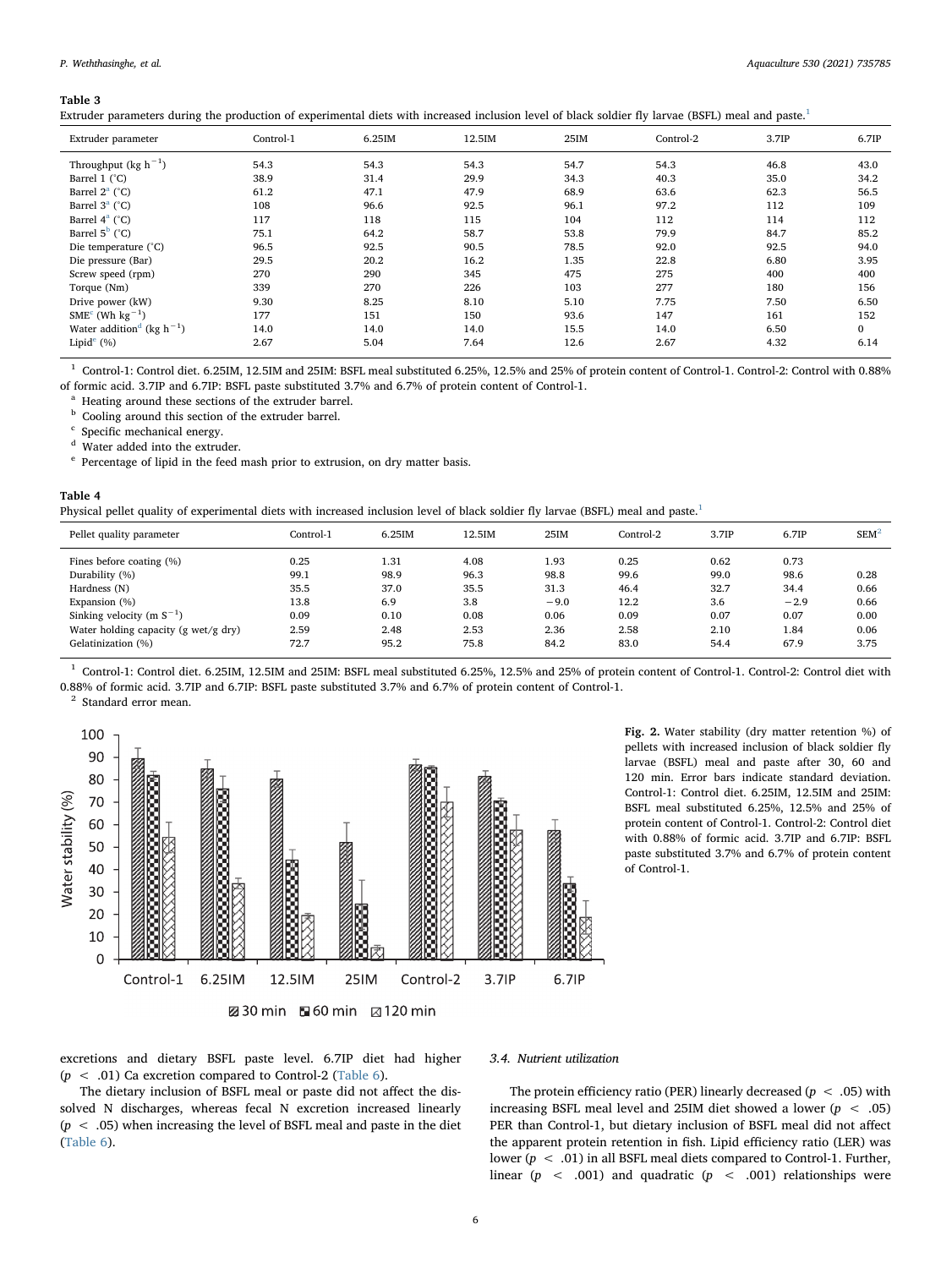<span id="page-6-0"></span>Performance of fish fed experimental diets with increased inclusion level of black soldier fly larvae (BSFL) meal and paste.<sup>[1](#page-6-2)</sup>

|                                                                                     |                                          |                                           |                                          |                                       |                      |                      |                      |                                 |                      | Comparison $1 - BSEL$ meal diets <sup>2</sup> |                     |                      | Comparison $2 - BSEL$ paste diets <sup>2</sup> |                      |
|-------------------------------------------------------------------------------------|------------------------------------------|-------------------------------------------|------------------------------------------|---------------------------------------|----------------------|----------------------|----------------------|---------------------------------|----------------------|-----------------------------------------------|---------------------|----------------------|------------------------------------------------|----------------------|
| Performance indicator                                                               | Control-1                                | 6.25IM                                    | 12.5IM                                   | 25IM                                  | Control-2 3.7IP      |                      | 6.7IP                | <b>SEM</b> <sup>3</sup>         | <b>PANOVA</b>        | $p_{linear}$                                  | $p_{\text{quad}}$   | <b>PANOVA</b>        | $p_{linear}$                                   | $p_{\text{quad}}$    |
| Initial body weight $(g)$<br>Final body weight $(g)$<br>Specific growth rate<br>(%) | 34.4<br>$94.4^{\rm a}$<br>$2.25^{\circ}$ | 34.3<br>$92.4^{ab}$<br>2.20 <sup>ab</sup> | 34.3<br>93.9 <sup>a</sup><br>$2.24^{ab}$ | 34.3<br>89.1 <sup>b</sup><br>$2.12^b$ | 34.3<br>85.2<br>2.02 | 34.4<br>94.8<br>2.25 | 34.3<br>89.3<br>2.12 | 0.03<br>$\overline{13}$<br>0.03 | 0.79<br>0.03<br>0.04 | 0.36<br>0.01<br>0.014                         | 0.89<br>0.3<br>0.33 | 0.75<br>0.23<br>0.28 | 0.60<br>0.43<br>0.47                           | 0.59<br>0.18<br>0.22 |
| Feed intake $(g)$<br>Feed conversion ratio                                          | 46.4<br>$0.77^{ab}$                      | 45.4<br>$0.78^{ab}$                       | 45.5<br>$0.76^{b}$                       | 44.3<br>$0.81^{\circ}$                | 37.5<br>0.74         | 46.1<br>0.76         | 44.1<br>0.81         | 0.87<br>0.01                    | 0.65<br>0.028        | 0.25<br>0.023                                 | 0.99<br>0.06        | 0.069<br>0.18        | 0.10<br>0.08                                   | 0.16<br>0.64         |

PANOVA: P value for one-way ANOVA. Values in the same row of Control-1, 6.25IM, 12.5IM and 25IM diets (Comparison 1) with different superscripts (a-b) are statistically different ( $p < .05$ ) according to Tukey's multiple comparison test.  $p_{linear}$  and  $p_{quad}$  are the p values of linear and quadratic components of the polynomial contrast analysis between each performance indicator and BSFL meal/paste protein level in the diet: Control-1 was excluded in the polynomial contrast analysis of BSFL paste diets (Comparison 2).

<span id="page-6-2"></span> $1$  Control-1: Control diet. 6.25IM, 12.5IM and 25IM: BSFL meal substituted 6.25%, 12.5% and 25% of protein content of Control-1. Control-2: Control diet with 0.88% of formic acid. 3.7IP and 6.7IP: BSFL paste substituted 3.7% and 6.7% of protein content of Control-1.

<span id="page-6-3"></span> $^2$  Two group comparisons were conducted: Comparison 1, between Control-1, 6.25IM, 12.5IM and 25IM diets; Comparison 2, between Control-1, Control-2, 3.7IP, and 6.7IP.

<span id="page-6-4"></span><sup>3</sup> Standard error mean.

<span id="page-6-5"></span><sup>4</sup> p values for Comparison 1.

<span id="page-6-6"></span> $5\overline{p}$  values for Comparison 2.

observed between the LER and dietary BSFL meal level. Apparent lipid retention and apparent energy retention decreased linearly  $(p < .01)$ with increasing dietary BSFL meal level, where 25IM diet showed the lowest ( $p < .05$ ) retentions [\(Table 8\)](#page-8-0).

PER decreased linearly ( $p < .05$ ) with increasing level of BSFL paste in the diet, and PER was lower ( $p < .05$ ) in the 6.7IP diet than in the Control-2 diet. However, apparent protein retention was not affected by dietary inclusion of BSFL paste. The 3.7IP diet showed higher LER ( $p < .05$ ) compared to the two controls and higher apparent lipid retention ( $p \sim .01$ ) compared to Control-2. Linear ( $p \sim .05$ ) and quadratic ( $p < .01$ ) relationships were also observed between LER and apparent lipid retention and the level of BSFL paste in the diet. Further,

apparent P retention decreased linearly  $(p \lt 0.05)$  when increasing dietary BSFL paste level ([Table 8](#page-8-0)).

# 4. Discussion

# 4.1. Feed production and physical pellet quality

Adding the BSFL meal and paste to the diets led to an increased lipid and moisture content in the mash prior to extrusion, respectively. Lipids act as lubricants, therefore a high lipid level in extrusion increases the lubrication and reduces the friction in the extruder ([De Pilli et al., 2015](#page-10-24); [Ilo et al., 2000;](#page-10-25) [Lin et al., 1997](#page-10-12)), resulting in a decreased dough

#### <span id="page-6-1"></span>Table 6

Apparent digestibility coefficient (ADC) of nutrients (%), fecal excretion of minerals and nitrogen (%) and dissolved fraction of nitrogen (g kg<sup>-1</sup> fish body weight gain) of fish fed experimental diets with increased inclusion level of black soldier fly larvae (BSFL) meal and paste.[1](#page-6-7)

|                                          |                   |                   |                    |                   |                   |                    |                   |                  |               | Comparison $1 - BSEL$ meal diets <sup>2</sup> |                   |                    | Comparison $2 - BSFL$ paste diets <sup>2</sup> |                   |
|------------------------------------------|-------------------|-------------------|--------------------|-------------------|-------------------|--------------------|-------------------|------------------|---------------|-----------------------------------------------|-------------------|--------------------|------------------------------------------------|-------------------|
|                                          | Control-1         | 6.25IM            | 12.5IM             | 25IM              | Control-2         | 3.7IP              | 6.7IP             | SEM <sup>3</sup> | <b>PANOVA</b> | $p_{linear}$                                  | $p_{\text{quad}}$ | 5<br><b>PANOVA</b> | 5<br>$p_{linear}$                              | $p_{\text{quad}}$ |
| Apparent digestibility coefficients      |                   |                   |                    |                   |                   |                    |                   |                  |               |                                               |                   |                    |                                                |                   |
| Crude protein                            | 87.2              | 86.9              | 84.7               | 83.3              | 89.6              | 88.9               | 86.7              | 0.55             | 0.12          | 0.027                                         | 0.92              | 0.33               | 0.03                                           | 0.36              |
| Crude lipid                              | $95.2^{\circ}$    | $94.6^{\circ}$    | $91.3^{b}$         | 88.0 <sup>c</sup> | 96.0              | 95.2               | 94.5              | 0.62             | ${}< 0.001$   | ${}< 0.001$                                   | 0.76              | 0.54               | 0.12                                           | 0.91              |
| Starch                                   | $64.3^{b}$        | 65.1 <sup>b</sup> | $66.5^{\rm b}$     | 70.4 <sup>a</sup> | 63.2              | 66.3               | 62.7              | 0.60             | 0.004         | 0.001                                         | 0.39              | 0.07               | 0.81                                           | 0.018             |
| Energy                                   | 77.1              | 77.1              | 75.8               | 75.4              | 80.0              | 79.6               | 77.1              | 0.51             | 0.717         | 0.31                                          | 0.93              | 0.30               | 0.045                                          | 0.27              |
| Fecal excretion of minerals and nitrogen |                   |                   |                    |                   |                   |                    |                   |                  |               |                                               |                   |                    |                                                |                   |
| Phosphorous                              | $49.1^{\text{X}}$ | 48.0              | 51.2               | 44.6              | 39.8 <sup>Y</sup> | 44.6 <sup>XY</sup> | 50.6 <sup>X</sup> | 1.28             | 0.68          | 0.46                                          | 0.49              | 0.004              | ${}< 0.001$                                    | 0.4               |
| Calcium                                  | $105^{a, X}$      | $98.1^{ab}$       | 95.9 <sup>ab</sup> | 92.7 <sup>b</sup> | 80.8 <sup>Y</sup> | 81.1 <sup>Y</sup>  | 99.3 <sup>X</sup> | 2.06             | 0.017         | 0.004                                         | 0.17              | ${}< 0.001$        | 0.004                                          | 0.025             |
| Magnesium                                | 53.7              | 43.4              | 52.9               | 47.5              | 46.2              | 43.1               | 53.2              | 1.24             | 0.11          | 0.47                                          | 0.66              | 0.08               | 0.038                                          | 0.016             |
| Potassium                                | $13.7^{\circ}$    | $9.77^{ab}$       | 8.80 <sup>b</sup>  | $8.82^{ab}$       | 10.9              | 9.03               | 9.95              | 0.47             | 0.036         | 0.02                                          | 0.052             | 0.09               | 0.31                                           | 0.14              |
| Nitrogen                                 | 12.8              | 13.1              | 15.3               | 16.7              | 10.4              | 11.1               | 13.3              | 0.55             | 0.12          | 0.027                                         | 0.92              | 0.33               | 0.03                                           | 0.36              |
| Dissolved fractions                      |                   |                   |                    |                   |                   |                    |                   |                  |               |                                               |                   |                    |                                                |                   |
| Nitrogen                                 | 22.2              | 22.7              | 19.9               | 22.2              | 20.0              | 23.2               | 24.2              | 0.54             | 0.26          | 0.78                                          | 0.22              | 0.34               | 0.14                                           | 0.70              |

 $p_{\text{ANOVA}}$ : p value for one-way ANOVA. Values in the same row that share same superscripts are not statistically different (p > .05) according to Tukey's multiple comparison test. The letters a-c denote significant differences among Control-1, 6.25IM, 12.5IM and 25IM diets (Comparison 1), whereas the letters X-Y denote significant differences among Control-1, Control-2, 3.7IP, and 6.7IP diets (Comparison 2).  $p_{\text{linear}}$  and  $p_{\text{quad}}$  are the p values of linear and quadratic components of the polynomial contrast analysis between each parameter and BSFL meal/paste protein level in the diet: Control-1 was excluded in the polynomial contrast analysis of BSFL paste diets (Comparison 2).

<span id="page-6-7"></span><sup>1</sup> Control-1: Control diet. 6.25IM, 12.5IM and 25IM: BSFL meal substituted 6.25%, 12.5% and 25% of protein content of Control-1. Control-2: Control diet with 0.88% of formic acid. 3.7IP and 6.7IP: BSFL paste substituted 3.7% and 6.7% of protein content of Control-1.

<span id="page-6-8"></span><sup>2</sup> Two group comparisons were conducted: Comparison 1, between Control-1, 6.25IM, 12.5IM and 25IM diets; Comparison 2, between Control-1, Control-2, 3.7IP, and 6.7IP.

<span id="page-6-9"></span><sup>3</sup> Standard error mean.

<span id="page-6-10"></span> $4$  *p* values for Comparison 1.

<span id="page-6-11"></span> $\frac{5}{p}$  values for Comparison 2.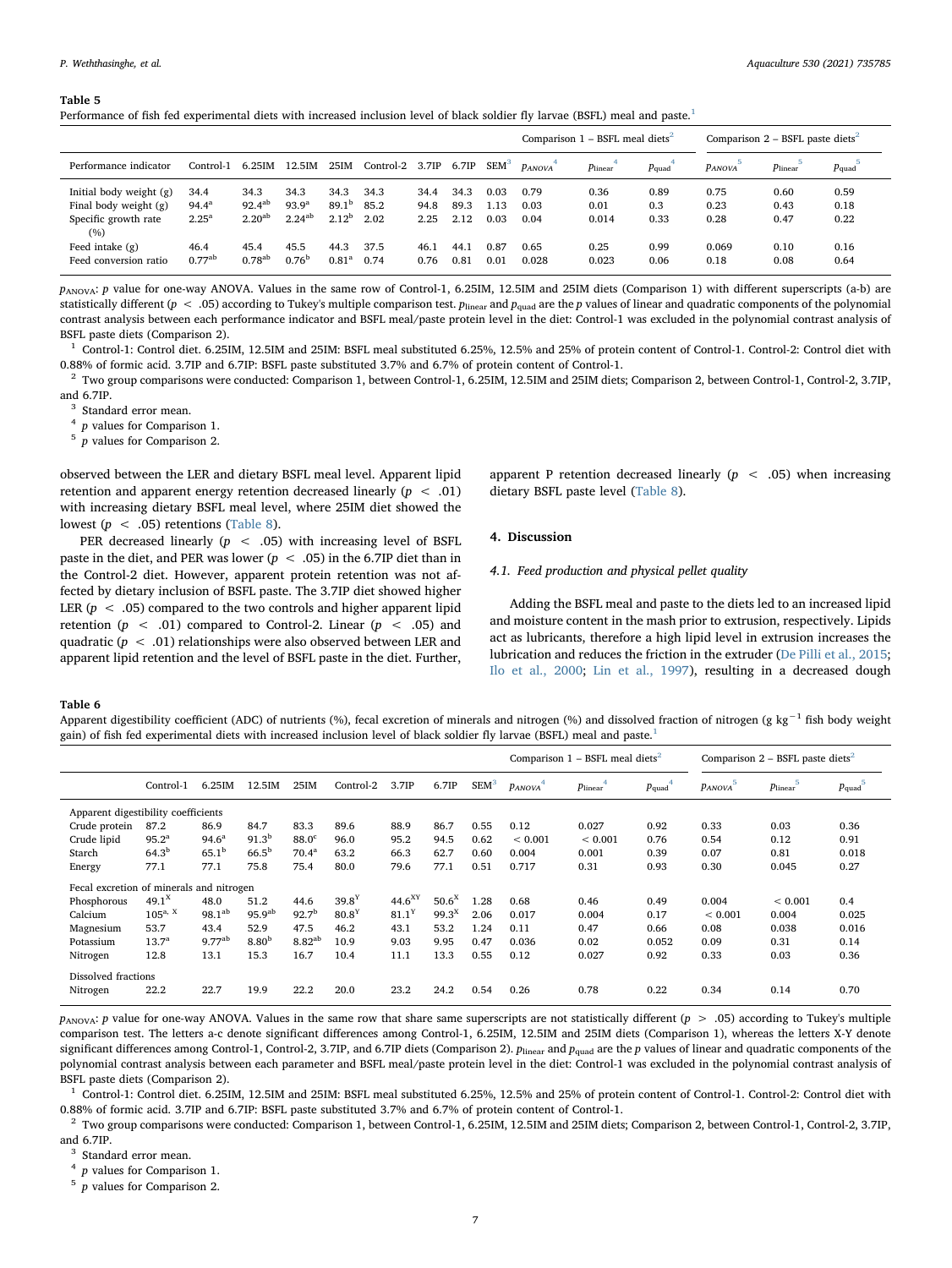<span id="page-7-0"></span>Apparent digestibility coefficient (ADC) of amino acids (%) of fish fed experimental diets with increased inclusion level of black soldier fly larvae (BSFL) meal.<sup>[1](#page-7-1)</sup>

| Amino acid                | Control-1      | 6.25IM      | 12.5IM      | 25IM              | SEM <sup>2</sup> | PANOVA <sup></sup> | $p_{linear}$ |
|---------------------------|----------------|-------------|-------------|-------------------|------------------|--------------------|--------------|
| Essential amino acids     |                |             |             |                   |                  |                    |              |
| Methionine                | 93.0           | 92.8        | 92.0        | 91.6              | 0.34             | 0.46               | 0.15         |
| Threonine                 | 85.7           | 86.1        | 84.6        | 84.6              | 0.68             | 0.86               | 0.53         |
| Valine                    | 89.2           | 89.1        | 87.9        | 87.5              | 0.51             | 0.60               | 0.22         |
| Isoleucine                | 90.5           | 90.4        | 89.2        | 88.8              | 0.49             | 0.56               | 0.21         |
| Leucine                   | 91.4           | 91.3        | 90.4        | 89.7              | 0.42             | 0.50               | 0.16         |
| Phenylalanine             | 91.5           | 90.7        | 89.6        | 88.7              | 0.46             | 0.14               | 0.029        |
| Histidine                 | 88.2           | 87.9        | 86.3        | 84.7              | 0.63             | 0.19               | 0.042        |
| Lysine                    | 91.3           | 90.6        | 89.4        | 88.4              | 0.51             | 0.17               | 0.036        |
| Arginine                  | 95.0           | 94.8        | 94.1        | 93.3              | 0.30             | 0.22               | 0.05         |
| Non-essential amino acids |                |             |             |                   |                  |                    |              |
| Cysteine                  | 75.8           | 77.3        | 73.1        | 70.4              | 1.25             | 0.23               | 0.07         |
| Aspartic acid             | 81.5           | 82.5        | 81.6        | 82.8              | 0.74             | 0.92               | 0.65         |
| Serine                    | 87.9           | 88.3        | 87.0        | 86.9              | 0.59             | 0.84               | 0.49         |
| Glutamic acid             | 91.9           | 92.2        | 91.1        | 90.4              | 0.45             | 0.56               | 0.21         |
| Proline                   | 89.1           | 89.1        | 87.0        | 87.4              | 0.54             | 0.39               | 0.2          |
| Glycine                   | 83.9           | 84.1        | 82.2        | 82.4              | 0.65             | 0.69               | 0.36         |
| Alanine                   | 90.0           | 89.9        | 89.0        | 88.8              | 0.44             | 0.75               | 0.34         |
| Tyrosine                  | $87.4^{\rm a}$ | $83.1^{ab}$ | $78.8^{bc}$ | 75.6 <sup>c</sup> | 1.44             | 0.001              | ${}< 0.001$  |
| Total amino acids         | 89.2           | 89.2        | 87.8        | 87.2              | 0.53             | 0.49               | 0.16         |

<span id="page-7-1"></span><sup>1</sup> Control-1: Control diet. 6.25IM, 12.5IM and 25IM: BSFL meal substituted 6.25%, 12.5% and 25% of protein content of Control-1.

<span id="page-7-2"></span><sup>2</sup> Standard error mean.

<span id="page-7-3"></span> $3$  p value for one-way ANOVA. Values in the same row with different superscripts are statistically different ( $p < .05$ ) according to Tukey's multiple comparison test.

<span id="page-7-4"></span> $4$  p values of linear component of the polynomial contrast analysis between each ADC and BSFL meal protein level in the diet. Only the linear component of the polynomial contrasts is shown because all quadratic contrasts were not significant.

temperature ([Hansen et al., 2011](#page-10-26); [Lin et al., 1997\)](#page-10-12). Similarly, increased water content in the extruder can also act as a lubricant and decrease friction, leading to reduced dough temperature ([Huang et al., 1995](#page-10-27); [Lin](#page-10-12) [et al., 1997\)](#page-10-12). Lower dough temperature can reduce starch gelatinization ([Garber et al., 1997](#page-10-28); [Lin et al., 1997;](#page-10-12) [Morken et al., 2012](#page-10-29)), which results in reduced expansion ([Garber et al., 1997\)](#page-10-28) and physical pellet quality ([Morken et al., 2012](#page-10-29)). Hence, to reduce the adverse effect of high lipid and moisture contents in the mash during extrusion, the screw speed was increased with increasing BSFL meal and paste levels in the diet.

In general, a higher screw speed creates higher SME and leads to a higher dough temperature during extrusion [\(Morken et al., 2012;](#page-10-29) [Rolfe](#page-11-15) [et al., 2001\)](#page-11-15). A decreased dough temperature with increased screw speed can also occur due to a decreased filling rate of the extruder ([Huang et al., 1995](#page-10-27)) or decreased residence time of the dough in the extruder, resulting in a less efficient heat transfer between the extruder barrel and the dough ([Della Valle et al., 1987](#page-10-30); [Huang et al., 1995;](#page-10-27) [Lin](#page-10-12) [et al., 1997\)](#page-10-12). A similar effect might have occurred in the present study, as indicated by the reduced SME, die pressure and torque, because the resistance to screw rotation was proportional to the filling rate ([Akdogan, 1996](#page-10-31)). In addition, the low barrel and die temperature, torque and SME in the high BSFL diets indicates that increased screw speed was not optimal in compensating for the increased lipid level in the present study. Further, modification of the screw configuration during extrusion of the high BSFL containing diets could have given better results, as this has large effect on the extrusion parameters ([Gogoi et al., 1996\)](#page-10-32).

Starch gelatinization was reported to be reduced at high lipid ([Hansen et al., 2010;](#page-10-20) [Hansen et al., 2011](#page-10-26); [Lin et al., 1997\)](#page-10-12) and increased screw speed ([Lin et al., 1997](#page-10-12)) due to low dough temperature and hydrophobic properties of high lipid in the extruder. However, no clear relationship was found between starch gelatinization and increased inclusion of dietary BSFL meal in the present study. The decreased starch gelatinization observed with increased inclusion of BSFL paste was probably due to reduced dough temperature from the higher moisture content in feed as shown by [Lin et al. \(1997\)](#page-10-12) and this is associated with reduction of WHC ([Artz et al., 1990\)](#page-10-33).

The reduced pellet expansion with increased dietary BSFL meal in

the present study is in line with previous reports indicating that a decreased extrudate expansion was due to high lipid content in mash ([Hansen et al., 2011;](#page-10-26) Ilo [et al., 2000](#page-10-25); [Navale et al., 2015\)](#page-10-34). The decreased pellet expansion in high BSFL meal diets might also be related to lower barrel temperature, in particular the fifth barrel temperature ([Bandyopadhyay and Rout, 2001](#page-10-35); [Kothakota et al., 2013](#page-10-36); [Pathania](#page-11-16) [et al., 2013](#page-11-16)). The decreased expansion of BSFL paste diets might be associated with the higher screw speed and moisture content of the feed mash [\(Bandyopadhyay and Rout, 2001\)](#page-10-35). This increased level of lipid content in the feed mash followed with reduced level of SME and pellet expansion is also, most probably, explaining the reduced pellet water stability in the present study as shown by [Hansen et al. \(2011\)](#page-10-26).

Although [Sørensen et al. \(2009\)](#page-11-4) showed that even a small increase in lipid content might adversely affect the physical quality of extruded diets, in the present study, pellet durability and hardness were not notably reduced with the inclusion of BSFL meal or paste in the diet. Similarly, BSFL and cricket meal did not affect the pellet durability in the extruded fish feed [\(Irungu et al., 2018](#page-10-37)). The presence of formic acid might also contribute to this in BSFL paste diets. As reported by the others, dietary supplementation of sodium diformate ([Morken et al.,](#page-10-38) [2011\)](#page-10-38) and potassium diformate [\(Morken et al., 2012\)](#page-10-29) increased durability/hardness of salmonid feed pellets.

# 4.2. Fish performance and nutrient digestibility and utilization

Dietary inclusion of both BSFL meal and paste did not affect the palatability of Atlantic salmon diets, as indicated by the similar feed intake among diets. Similar results were shown in Atlantic salmon presmolts [\(Belghit et al., 2018\)](#page-10-8) and post-smolts [\(Belghit et al., 2019b](#page-10-10)) and rainbow trout ([Dumas et al., 2018;](#page-10-13) [Renna et al., 2017\)](#page-11-17) fed BSFL meal diets.

As observed for both BSFL meal and paste in the present study, low dietary inclusion of BSFL meal, did not affect growth performance in Atlantic salmon pre-smolts (10–20%) [\(Fisher et al., 2020](#page-10-9)) or postsmolts (5–15%) ([Belghit et al., 2019b\)](#page-10-10) and rainbow trout (20%) (Józefi[ak et al., 2019b](#page-10-14)) compared to control diets based on fishmeal and other protein sources. [Xu et al. \(2020\)](#page-11-9) also observed that dietary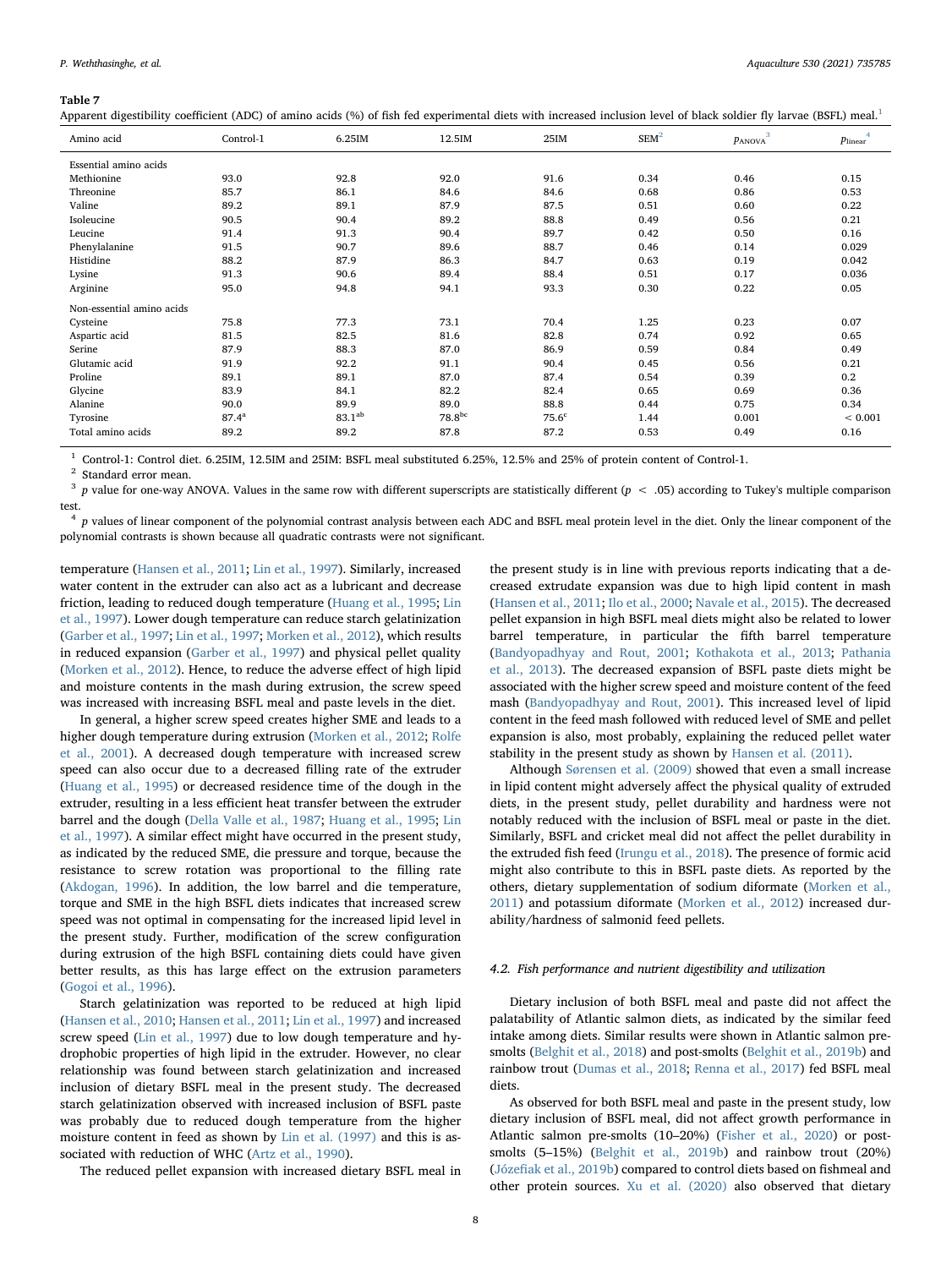<span id="page-8-0"></span>

|                                    |                       |                         |                    |                                                              |                                                           |                                                                       |                                                                                              |          |                                                                                 | Comparison 1 - BSFL meal diets <sup>2</sup>                                                                                                                                                                                             |                             |                                                                                | Comparison $2 - BSFL$ paste diets <sup>2</sup>                                           |                                        |
|------------------------------------|-----------------------|-------------------------|--------------------|--------------------------------------------------------------|-----------------------------------------------------------|-----------------------------------------------------------------------|----------------------------------------------------------------------------------------------|----------|---------------------------------------------------------------------------------|-----------------------------------------------------------------------------------------------------------------------------------------------------------------------------------------------------------------------------------------|-----------------------------|--------------------------------------------------------------------------------|------------------------------------------------------------------------------------------|----------------------------------------|
| Nutrient retention parameter       |                       | Control-1 6.25IM 12.5IM |                    | 25IM                                                         | Control-2                                                 | 3.7IP                                                                 | 6.7IP                                                                                        | $SEM^3$  | $P_{ANOVA}$                                                                     | $p_{linear}^4$                                                                                                                                                                                                                          | $p_{\rm quad}$ <sup>4</sup> | $p_{A\textrm{NOWA}}^5$                                                         | $p_{\rm linear}$ $^5$                                                                    | $p_{\rm quad}$ $^5$                    |
| Protein efficiency ratio           | 2.57 <sup>a, XY</sup> | 2.50 <sup>ab</sup>      | $2.58^{a}$         |                                                              |                                                           |                                                                       |                                                                                              |          |                                                                                 |                                                                                                                                                                                                                                         |                             |                                                                                |                                                                                          |                                        |
| Lipid efficiency ratio             | $8.21^{a}$ , YZ       | $7.65^{b}$              | $6.98^c$           |                                                              |                                                           | 2.56 <sup>8x</sup><br>9.28 <sup>x</sup><br>9.1.3 <sup>x</sup><br>55.8 |                                                                                              |          |                                                                                 |                                                                                                                                                                                                                                         |                             |                                                                                |                                                                                          |                                        |
| Apparent protein retention (%)     | 51.5                  | 51.6                    | 52.5               |                                                              |                                                           |                                                                       |                                                                                              |          |                                                                                 |                                                                                                                                                                                                                                         |                             |                                                                                |                                                                                          |                                        |
| Apparent lipid retention (%)       | $114^{\mathrm{a,X}}$  | 103 <sup>ab</sup>       | 97.4 <sup>ab</sup> |                                                              |                                                           |                                                                       |                                                                                              |          |                                                                                 |                                                                                                                                                                                                                                         |                             |                                                                                |                                                                                          |                                        |
| Apparent energy retention (%)      | 56.4ª                 | $56.1^{a}$              | 56.1 <sup>a</sup>  | $2.65^{\circ}$<br>7.07 9 37 51<br>7.07 9 51 51<br>7.07 51 51 | $2.70x$<br>7.62 <sup>z</sup><br>7.63<br>5.7<br>5.2<br>5.2 |                                                                       | $2.39^{\times}$<br>$8.57^{\times}$<br>$8.51^{\times}$<br>$1.33^{\times}$<br>$1.333^{\times}$ | 0.884883 | $\begin{array}{c} 22 \\ 0.001 \\ 0.23 \\ 0.33 \\ 0.010 \\ 0.010 \\ \end{array}$ | $\begin{array}{r} 0.031\ 0.001\ 0.007\ 0.000\ 0.000\ 0.11\ 0.01\ 0.01\ 0.01\ 0.01\ 0.01\ 0.01\ 0.01\ 0.01\ 0.01\ 0.01\ 0.01\ 0.01\ 0.01\ 0.01\ 0.01\ 0.01\ 0.01\ 0.01\ 0.01\ 0.01\ 0.01\ 0.01\ 0.01\ 0.01\ 0.01\ 0.01\ 0.01\ 0.01\ 0.0$ |                             | $\begin{array}{c} 0.3 \\ 0.003 \\ 0.003 \\ 0.003 \\ 0.003 \\ 0.06 \end{array}$ | $\begin{array}{c} 0.016 \\ 0.022 \\ 0.10 \\ 0.031 \\ 0.31 \\ 0.032 \\ 0.032 \end{array}$ | 0.75<br>0.008<br>0.005<br>0.97<br>0.97 |
| Apparent phosphorous retention (%) | 55.3                  | 51.5                    | 56.3               | 57.6                                                         |                                                           | 57.3                                                                  |                                                                                              |          |                                                                                 |                                                                                                                                                                                                                                         |                             |                                                                                |                                                                                          |                                        |

 $p_{\text{AVOVA}}$ ; p value for one-way ANOVA. Values in the same snow that share same superscripts are not statistically different  $(p > 0.05)$  according to Tukey's multiple comparison test. The letters a-c denote significant differences among Control-1, 6.25IM, 12.5IM and 25IM diets (Comparison 1), whereas the letters X-Z denote significant differences among Control-1, Control-2, 3.7IP, and 6.7IP diets (Comparison 2). Pinear and Pquad are fferent ( $p > .05$ ) according to Tukey's multiple comparison test. The letters a-c denote significant fferences among Control-1, Control-2, 3.7LP, and 6.7LP diets (Comparison 2).  $p_{\text{linear}}$  and  $p_{\text{quad}}$  are the p values of linear and quadratic components of the polynomial contrast analysis between each nutrient retention parameter and BSFL meal/paste protein level in the diet: Control-1 was excluded in the polynomial the p values of linear and quadratic components of the polynomial contrast analysis between each nutrient retention parameter and BSFL meal/paste protein level in the diet: Control-1 was excluded in the polynomial contrast analysis of BSFL paste diets (Comparison 2).<br><sup>1</sup> Control-1: Control diet. 6.25IM, 12.5IM and 25IM: BSFL meal substituted 6.25%, 12.5% and 25% of protein content of Control-1. Control-2: Control diet with 0.88% of fferences among Control-1, 6.25IM, 12.5IM and 25IM diets (Comparison 1), whereas the letters X-Z denote significant di  $p_{ANOVA}$ : p value for one-way ANOVA. Values in the same row that share same superscripts are not statistically di contrast analysis of BSFL paste diets (Comparison 2).

<span id="page-8-5"></span><span id="page-8-4"></span><span id="page-8-3"></span><span id="page-8-2"></span><span id="page-8-1"></span><sup>1</sup> Control-1: Control diet. 6.25IM, 12.5IM and 25IM: BSFL meal substituted 6.25%, 12.5% and 25% of protein content of Control-1. Control-2: Control diet with 0.88% of formic acid. 3.7IP and 6.7IP: BSFL paste substituted 3.7% and 6.7% of protein content of Control-1.

substituted 3.7% and 6.7% of protein content of Control-1.<br><sup>2</sup> Two group comparisons were conducted: Comparison 1, between Control-1, 6.25IM, 12.5IM and 25IM diets; Comparison 2, between Control-1, Control-2, 3.7IP, and 6. <sup>2</sup> Two group comparisons were conducted: Comparison 1, between Control-1, 6.25IM, 12.5IM and 25IM diets; Comparison 2, between Control-1, Control-2, 3.7IP, and 6.7IP.

<sup>3</sup> Standard error mean.

p values for comparison 1.

p values for Comparison

 $\mathbf{z}$ 

fishmeal replaced with BSFL pulp (4.4–17.5%), which contained crushed fresh larvae, did not influence the SGR or FCR of juvenile mirror carp. Yet, the highest BSFL meal inclusion level which replaced 25% of dietary protein showed lower FBW and SGR in the present study. Similarly, FBW and/or SGR were also reported to be reduced in other studies where high levels of BSFL meal were included in the diets of Atlantic salmon pre-smolts (30%) ([Fisher et al., 2020\)](#page-10-9) and post-smolts (25%) ([Lock et al., 2016](#page-10-11)) and rainbow trout (26.4%) [\(Dumas et al.,](#page-10-13) [2018\)](#page-10-13). In contrast, dietary inclusion of high levels of BSFL meal caused no adverse effect on growth performance in Atlantic salmon (60%) ([Belghit et al., 2018\)](#page-10-8) and rainbow trout (20–40%) [\(Renna et al., 2017](#page-11-17)).

The reduction of SGR in the present and previous studies may be attributed to the presence of chitin in the BSFL. Chitin is a major component of insect cuticle [\(Chapman, 1998;](#page-10-39) [Tharanathan and Kittur,](#page-11-18) [2003\)](#page-11-18). In the present study, whole BSFL meal including the cuticle was used. The chitin content in the BSFL meal (i.e. 8% in DM basis) corresponded to a chitin level of 0.6,1.2 and 2.3% for the meal diets and 0.4 and 0.6% for the paste diets. Previous studies reported reduced SGR in juvenile turbot fed BSFL meal containing chitin (1.6–7.3%) ([Kroeckel](#page-10-40) [et al., 2012](#page-10-40)), Atlantic salmon fed chitin from prawn shells (1–5%) ([Karlsen et al., 2017\)](#page-10-41) or krill meal containing chitin (2%) [\(Hansen et al.,](#page-10-20) [2010\)](#page-10-20) and reduced weight gain in tilapia fed chitin (2–10%) ([Shiau and](#page-11-19) [Yu, 1999](#page-11-19)). Furthermore, feeding high levels of chitin-reduced BSFL meal had no adverse effect on growth performance of Atlantic salmon ([Belghit et al., 2018\)](#page-10-8).

Chitin was reported to contain around 17.1 kJ/g of energy content, which could constitute a substantial percentage of total energy intake ([Gutowska et al., 2004](#page-10-42)), but, Atlantic salmon have been reported to have a poor capacity to digest chitin (13–40%) ([Olsen et al., 2006\)](#page-11-20). This indicates that chitin function as a filler with low digestible energy content [\(Karlsen et al., 2017](#page-10-41)) which might limit growth rate at high inclusion levels. In addition, the reduction in growth rate could also be a result of the reduced ADC of nutrients. In accordance with the decreased ADC of protein with increasing dietary levels of BSFL meal and paste in the present study, dietary inclusion of high levels of BSFL meal adversely affected ADC of protein/AA in salmon pre-smolt (60%) ([Belghit et al., 2018\)](#page-10-8) and rainbow trout (40%) [\(Renna et al., 2017\)](#page-11-17). On the contrary, some research showed that ADC of protein and most of the AA were not affected by dietary BSFL meal inclusion in Atlantic salmon post-smolts (5–25%) [\(Belghit et al., 2019b;](#page-10-10) Lock [et al., 2016](#page-10-11)) and rainbow trout (20%) ([Dumas et al., 2018\)](#page-10-13). In agreement with present results for BSFL meal diets, [Belghit et al. \(2018\)](#page-10-8) and [Belghit et al.](#page-10-43) [\(2019a\)](#page-10-43) reported reduced ADC of lipid and most fatty acids with the inclusion of BSFL meal and oil in diets for Atlantic salmon. The lower ADC of nutrients might also be attributed to chitin, because previous studies showed that feeding diets containing chitin reduced ADC of nutrients in Atlantic salmon [\(Hansen et al., 2010;](#page-10-20) [Karlsen et al., 2017\)](#page-10-41) and tilapia ([Shiau and Yu, 1999](#page-11-19)). The chitin in insect cuticle exists in a matrix with proteins, lipids and other compounds ([Chapman, 1998](#page-10-39); [Kramer et al., 1995\)](#page-10-44), which may reduce the access of digestive enzymes, thus reducing ADCs of nutrients [\(Henry et al., 2015](#page-10-0)). In addition, chitin might further reduce ADC of protein due to its capacity to bind proteins [\(Piccolo et al., 2017](#page-11-21)) and immobilize ([Muzzarelli, 1980\)](#page-10-45) or reduce the activity of proteolytic enzymes such as the brush border enzyme, leucine aminopeptidase that break down peptides into AA ([Belghit et al., 2018\)](#page-10-8). It has also been suggested that feeding chitin leads to decreased bile acid levels in the pylorus, and thereby reduce ADC of lipid as bile acid is essential for activation of lipase and efficient lipid absorption [\(Hansen et al., 2010](#page-10-20)). In addition, the FA composition of BSFL meal is presented in the supplementary table (Table A.1) showing that the majority of the FA in BSFL meal were saturated fatty acids (SFA) (65% of total FA), which might increase the SFA content in BSFL diets. High SFA dietary concentrations may also partially explain the decrease in ADC of lipid in the present study, as the ADC of lipid decreases linearly with an increasing concentration of dietary SFA. This has previously been demonstrated in salmonids ([Hua and Bureau,](#page-10-46)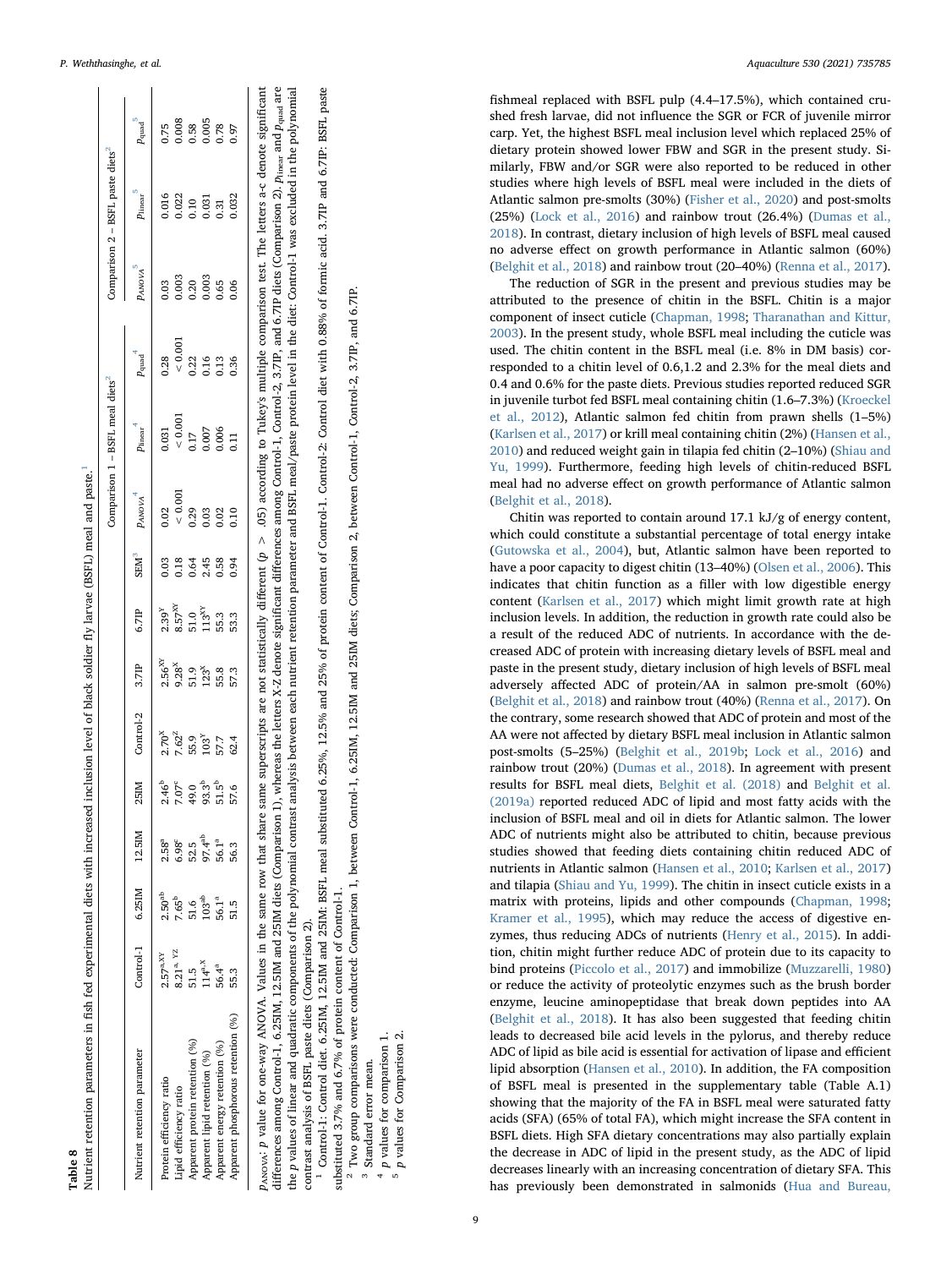### [2009\)](#page-10-46).

Based on the present results, acid detergent fiber fraction in BSFL meal contained 12% of AA, which was bound to chitin, and probably not available for digestion. The observed reduction of ADCs of several AA in the present study might be because these AA were trapped in chitin that is concealed for enzymatic digestion. Furthermore, in the analysis of AA, it appeared that the peak for tyrosine in the HPLC chromatogram was overlapped with glucosamine, which is the building block of chitin ([Ng et al., 2001](#page-11-22)). Therefore, the reduced ADC of tyrosine was most likely linked to an overestimation of the tyrosine content in the feces. However, the dietary inclusion of BSFL meal did not affect the ADC of total AA although the ADC of protein was reduced. Thus, the observed reduction of ADC of protein might partially be explained by the poorly digestible chitin.

Despite the decreased ADC of protein, apparent protein retention was not compromised by the inclusion of BSFL meal and paste, probably indicating an increased utilization of digested proteins in the fish fed the BSFL diets. The similar ADC of total AA and dissolved N level among the diets might partially explain this. In addition, this might also partially be due to the content of nucleic acid in BSFL, which may have an N-sparing effect in salmon. As shown by other protein sources such as bacterial meal, nucleic acids were suggested to have an N-sparing effect and increased N retention in salmon, although the nutrient digestibility was slightly lower ([Øverland et al., 2010\)](#page-11-23). In line with the present results, dietary replacement of fishmeal with BSFL meal did not affect protein retention in Atlantic salmon post-smolts ([Belghit et al.,](#page-10-10) [2019b;](#page-10-10) [Lock et al., 2016](#page-10-11)), gilthead seabream ([Karapanagiotidis et al.,](#page-10-47) [2014\)](#page-10-47) and yellow catfish [\(Xiao et al., 2018\)](#page-11-6). However, dietary inclusion of BSFL meal negatively affected PER and replacement of 25% of dietary protein with BSFL meal reduced PER in the present study. In contrast, replacement of fishmeal and/or plant protein with BSFL meal did not affect the PER in Atlantic salmon pre-smolts ([Belghit et al.,](#page-10-8) [2018\)](#page-10-8) and rainbow trout (Józefi[ak et al., 2019b](#page-10-14); [Renna et al., 2017](#page-11-17)). Further, [Fisher et al. \(2020\)](#page-10-9) reported even an increased PER at 30% inclusion level in Atlantic salmon pre-smolts.

The apparent lipid retention values above 100% observed in several treatments of the present study indicated lipid synthesis outweighed lipid catabolism. Both LER and apparent lipid retention were negatively affected by the dietary inclusion of BSFL meal and the effect was worse with increasing level of BSFL meal in the diet. In agreement with this, lipid retention decreased at dietary inclusion of 33% BSFL meal and higher in juvenile turbot ([Kroeckel et al., 2012\)](#page-10-40). In addition, two studies showed that dietary BSFL meal negatively affected the whole-body lipid composition in rainbow trout [\(St-Hilaire et al., 2007\)](#page-11-24) and juvenile turbot ([Kroeckel et al., 2012\)](#page-10-40). The observed lower lipid utilization in salmon fed diets containing BSFL meal was accompanied by low ADC of lipid in these diets and can be attributed to the presence of chitin as discussed above. In addition, the most abundant SFA in BSFL was medium-chain lauric acid (40% of the total FA). Lauric acid is considered to be a good source of energy for salmonids as it seems to be oxidized to a larger extent and used less for lipid deposition, resulting in low tissue deposition ([Belghit et al., 2019a](#page-10-43); [Renna et al., 2017](#page-11-17)) and subsequently reduce lipid retention and LER. The increased energy production by lauric acid might also explain the observed comparable protein retention of BSFL diets despite reduced ADC of protein due to a protein-sparing effect ([Karalazos et al., 2011](#page-10-48)). [Teo et al. \(1989\)](#page-11-25) also reported the potential protein-sparing effect of medium-chain triglycerides. In agreement with this, previous studies have also shown that dietary inclusion of medium-chain triglycerides improved N/protein retention in Atlantic salmon [\(Nordrum et al., 2000;](#page-11-26) [Nordrum et al.,](#page-11-27) [2003\)](#page-11-27). In addition, protein synthesis is a highly energy requiring process [\(Nordrum et al., 2000\)](#page-11-26) and the high energy contribution by lauric acid might, therefore, have a positive effect on protein retention. Nevertheless, the chitin and BSFL oil content in BSFL paste diets did not seem to be sufficient to cause a negative impact on ADC of lipid. However, in contrast to BSFL meal, it was observed that 3.7%

replacement of dietary protein with BSFL paste improved both LER and apparent lipid retention. This might be due to improved utilization of digested nutrients when the BSFL were subjected to low temperature processing and preserved with formic acid or included in the diet at lower levels.

According to the results of present and previous studies [\(Finke,](#page-10-7) [2013;](#page-10-7) [Fisher et al., 2020\)](#page-10-9), BSFL meal is more abundant in micronutrients (P, Ca, Mg, K) and BSFL have a mineralized cuticle in which Ca is incorporated into the cuticle ([Finke, 2013](#page-10-7)). In general P content in BSFL meal is lower than fishmeal ([Liland et al., 2017](#page-10-49)), which was reflected by a slight reduction of P level in BSFL meal diets. But the P in insects is likely to be readily available, unlike plant-based phytate P ([Finke, 2002\)](#page-10-50). This might be the reason for unaltered fecal P excretion and P retention of BSFL meal diets in the present study. Similarly, whole fish P content was not altered by BSFL meal diets in Atlantic salmon pre-smolts [\(Belghit et al., 2018](#page-10-8)). The observed fecal Ca excretion values closer to or above 100% in the present study is most likely due to Ca uptake by fish from water. The decreased fecal Ca excretion when increasing BSFL meal level in the diet indicated that higher dietary inclusion of BSFL meal improved ADC of Ca. It has been reported that the supplementation of diets with formic acid affects the intestinal pH of rainbow trout and improves the ADC of P, Ca and Mg ([Vielma and Lall, 1997](#page-11-28)). However, an opposite result was observed for BSFL paste containing formic acid, where the increased dietary level of BSFL paste increased fecal excretion of P indicated decreased ADC of P and accompanied by decreased P retention. Similarly, increased fecal Ca excretion was observed with increasing inclusion level of BSFL paste in the diet, indicating decreased ADC of Ca. The increased fecal N excretion of BSFL meal and paste diets and increased fecal P excretion of BSFL paste diets indicate an increased environment impact of low processed insect products as alternative protein sources, although the fecal P excretion of BSFL meal diets and dissolved N fraction of the BSFL meal and paste diets were similar to the control diet. Future work on further processing such as defatting and dechitinization can help alleviate potential adverse environmental effects of such insect ingredients.

### 5. Conclusions

The present study showed that BSFL meal and paste could replace up to 12.5% and 6.7% of dietary fishmeal and plant proteins, respectively, without compromising the growth performance or protein retention in Atlantic salmon. Nevertheless, protein and lipid digestibility, protein efficiency ratio and lipid retention decreased linearly with increasing dietary BSFL meal level, whereas increasing dietary BSFL paste level linearly decreased protein digestibility, protein efficiency ratio and phosphorous retention. At higher replacement level of 25% BSFL meal, the growth rate was reduced, accompanied by a reduction in digestibility and utilization of lipids and protein efficiency ratio.

# Declaration of Competing Interest

None.

## Acknowledgement

The present study was funded by the Research Council of Norway (RCN), BioTek 2021/Havbruk Biofeed (Grant no. 229003) and SureAqua Nordic Center of Excellence (Grant no. 82342). The authors greatly acknowledge Ricardo Tavares Benicio for his technical assistance in conducting fish experiment and sampling.

# Appendix A. Supplementary data

Supplementary data to this article can be found online at [https://](https://doi.org/10.1016/j.aquaculture.2020.735785) [doi.org/10.1016/j.aquaculture.2020.735785](https://doi.org/10.1016/j.aquaculture.2020.735785).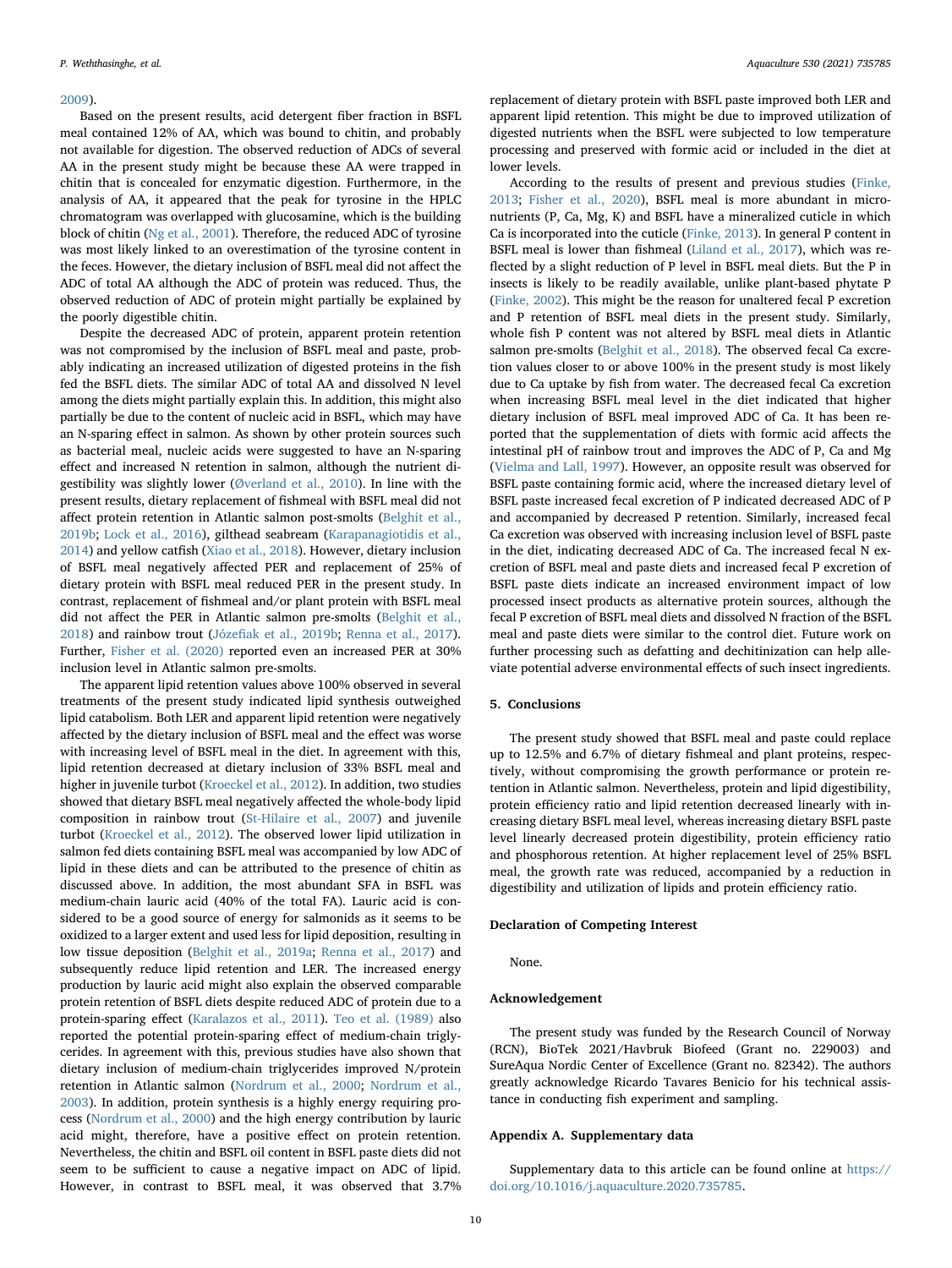### References

- <span id="page-10-31"></span>Akdogan, H., 1996. Pressure, torque, and energy responses of a twin screw extruder at high moisture contents. Food Res. Int. 29 (5–6), 423–429. [https://doi.org/10.1016/](https://doi.org/10.1016/S0963-9969(96)00036-1) [S0963-9969\(96\)00036-1](https://doi.org/10.1016/S0963-9969(96)00036-1).
- <span id="page-10-3"></span>Alexander, P., Brown, C., Arneth, A., Dias, C., Finnigan, J., Moran, D., Rounsevell, M.D.A., 2017. Could consumption of insects, cultured meat or imitation meat reduce global agricultural land use? Glob. Food Sec. 15, 22–32. [https://doi.org/10.1016/j.gfs.](https://doi.org/10.1016/j.gfs.2017.04.001) [2017.04.001](https://doi.org/10.1016/j.gfs.2017.04.001).
- <span id="page-10-33"></span>Artz, W.E., Warren, C., Villota, R., 1990. Twin-screw extrusion modification of a corn fiber and corn starch extruded blend. J. Food Sci. 55 (3), 746–754. [https://doi.org/](https://doi.org/10.1111/j.1365-2621.1990.tb05220.x) [10.1111/j.1365-2621.1990.tb05220.x](https://doi.org/10.1111/j.1365-2621.1990.tb05220.x).
- <span id="page-10-18"></span>Austreng, E., 1978. Digestibility determination in fish using chromic oxide marking and analysis of contents from different segments of the gastrointestinal tract. Aquaculture 13 (3), 265–272. [https://doi.org/10.1016/0044-8486\(78\)90008-X](https://doi.org/10.1016/0044-8486(78)90008-X).
- <span id="page-10-19"></span>Baeverfjord, G., Refstie, S., Krogedal, P., Åsgård, T., 2006. Low feed pellet water stability and fluctuating water salinity cause separation and accumulation of dietary oil in the stomach of rainbow trout (Oncorhynchus mykiss). Aquaculture 261 (4), 1335–1345. <https://doi.org/10.1016/j.aquaculture.2006.08.033>.
- <span id="page-10-35"></span>Bandyopadhyay, S., Rout, R.K., 2001. Aquafeed extrudate flow rate and pellet characteristics from low-cost single-screw extruder. J. Aquat. Food Prod. Technol. 10 (2), 3–15. [https://doi.org/10.1300/J030v10n0202.](https://doi.org/10.1300/J030v10n0202)
- <span id="page-10-6"></span>Barroso, F.G., de Haro, C., Sánchez-Muros, M.-J., Venegas, E., Martínez-Sánchez, A., Pérez-Bañón, C., 2014. The potential of various insect species for use as food for fish. Aquaculture 422-423, 193–201. [https://doi.org/10.1016/j.aquaculture.2013.12.](https://doi.org/10.1016/j.aquaculture.2013.12.024) [024](https://doi.org/10.1016/j.aquaculture.2013.12.024).
- <span id="page-10-8"></span>Belghit, I., Liland, N.S., Waagbø, R., Biancarosa, I., Pelusio, N., Li, Y., Krogdahl, Å., Lock, E.-J., 2018. Potential of insect-based diets for Atlantic salmon (Salmo salar). Aquaculture 491, 72–81. <https://doi.org/10.1016/j.aquaculture.2018.03.016>.
- <span id="page-10-43"></span>Belghit, I., Waagbø, R., Lock, E.J., Liland, N.S., 2019a. Insect-based diets high in lauric acid reduce liver lipids in freshwater Atlantic salmon. Aquac. Nutr. 25 (2), 343–357. [https://doi.org/10.1111/anu.12860.](https://doi.org/10.1111/anu.12860)
- <span id="page-10-10"></span>Belghit, I., Liland, N.S., Gjesdal, P., Biancarosa, I., Menchetti, E., Li, Y., Waagbø, R., Krogdahl, Å., Lock, E.-J., 2019b. Black soldier fly larvae meal can replace fish meal in diets of sea-water phase Atlantic salmon (Salmo salar). Aquaculture 503, 609–619. <https://doi.org/10.1016/j.aquaculture.2018.12.032>.
- <span id="page-10-39"></span>[Chapman, R.F., 1998. The Insects: Structure and Function, fourth ed. Cambridge uni](http://refhub.elsevier.com/S0044-8486(20)31931-1/rf0055)[versity press.](http://refhub.elsevier.com/S0044-8486(20)31931-1/rf0055)
- <span id="page-10-24"></span>De Pilli, T., Legrand, J., Derossi, A., Severini, C., 2015. Effect of proteins on the formation of starch–lipid complexes during extrusion cooking of wheat flour with the addition of oleic acid. Int. J. Food Sci. Technol. 50 (2), 515–521. [https://doi.org/10.1111/ijfs.](https://doi.org/10.1111/ijfs.12698) [12698.](https://doi.org/10.1111/ijfs.12698)
- <span id="page-10-30"></span>Della Valle, G., Tayeb, J., Melcion, J.P., 1987. Relationship of extrusion variables with pressure and temperature during twin screw extrusion cooking of starch. J. Food Eng. 6 (6), 423–444. [https://doi.org/10.1016/0260-8774\(87\)90003-3](https://doi.org/10.1016/0260-8774(87)90003-3).
- <span id="page-10-5"></span>Diener, S., Zurbrügg, C., Tockner, K., 2009. Conversion of organic material by black soldier fly larvae: establishing optimal feeding rates. Waste Manag. Res. 27 (6), 603–610. [https://doi.org/10.1177/0734242X09103838.](https://doi.org/10.1177/0734242X09103838)
- <span id="page-10-13"></span>Dumas, A., Raggi, T., Barkhouse, J., Lewis, E., Weltzien, E., 2018. The oil fraction and partially defatted meal of black soldier fly larvae (Hermetia illucens) affect differently growth performance, feed efficiency, nutrient deposition, blood glucose and lipid digestibility of rainbow trout (Oncorhynchus mykiss). Aquaculture 492, 24–34. <https://doi.org/10.1016/j.aquaculture.2018.03.038>.
- <span id="page-10-50"></span>Finke, M.D., 2002. Complete nutrient composition of commercially raised invertebrates used as food for insectivores. Zoo Biol. 21 (3), 269–285. [https://doi.org/10.1002/](https://doi.org/10.1002/zoo.10031) [zoo.10031](https://doi.org/10.1002/zoo.10031).
- <span id="page-10-23"></span>Finke, M.D., 2007. Estimate of chitin in raw whole insects. Zoo Biol. 26 (2), 105–115. [https://doi.org/10.1002/zoo.20123.](https://doi.org/10.1002/zoo.20123)
- <span id="page-10-7"></span>Finke, M.D., 2013. Complete nutrient content of four species of feeder insects. Zoo Biol. 32 (1), 27–36. <https://doi.org/10.1002/zoo.21012>.
- <span id="page-10-9"></span>Fisher, H.J., Collins, S.A., Hanson, C., Mason, B., Colombo, S.M., Anderson, D.M., 2020. Black soldier fly larvae meal as a protein source in low fish meal diets for Atlantic salmon (Salmo salar). Aquaculture 521, 734978. [https://doi.org/10.1016/j.](https://doi.org/10.1016/j.aquaculture.2020.734978) [aquaculture.2020.734978.](https://doi.org/10.1016/j.aquaculture.2020.734978)
- <span id="page-10-28"></span>Garber, B.W., Hsieh, F., Huff, H.E., 1997. Influence of particle size on the twin-screw extrusion of corn meal. Cereal Chem. 74 (5), 656–661. [https://doi.org/10.1094/](https://doi.org/10.1094/CCHEM.1997.74.5.656) [CCHEM.1997.74.5.656.](https://doi.org/10.1094/CCHEM.1997.74.5.656)
- <span id="page-10-32"></span>Gogoi, B.K., Choudhury, G.S., Oswalt, A.J., 1996. Effects of location and spacing of reverse screw and kneading element combination during twin-screw extrusion of starchy and proteinaceous blends. Food Res. Int. 29 (5–6), 505–512. [https://doi.org/](https://doi.org/10.1016/S0963-9969(96)00051-8) [10.1016/S0963-9969\(96\)00051-8.](https://doi.org/10.1016/S0963-9969(96)00051-8)
- <span id="page-10-42"></span>Gutowska, M.A., Drazen, J.C., Robison, B.H., 2004. Digestive chitinolytic activity in marine fishes of Monterey Bay, California. Comp. Biochem. Physiol. Part A Mol. Integr. Physiol. 139 (3), 351–358. <https://doi.org/10.1016/j.cbpb.2004.09.020>. Hansen, J.Ø., Penn, M., Øverland, M., Shearer, K.D., Krogdahl, Å., Mydland, L.T.,
- <span id="page-10-20"></span>Storebakken, T., 2010. High inclusion of partially deshelled and whole krill meals in diets for Atlantic salmon (Salmo salar). Aquaculture 310 (1–2), 164–172. [https://doi.](https://doi.org/10.1016/j.aquaculture.2010.10.003) [org/10.1016/j.aquaculture.2010.10.003](https://doi.org/10.1016/j.aquaculture.2010.10.003).
- <span id="page-10-26"></span>Hansen, J.Ø., Shearer, K.D., Øverland, M., Penn, M.H., Krogdahl, Å., Mydland, L.T., Storebakken, T., 2011. Replacement of LT fish meal with a mixture of partially deshelled krill meal and pea protein concentrates in diets for Atlantic salmon (Salmo salar). Aquaculture 315 (3–4), 275–282. [https://doi.org/10.1016/j.aquaculture.](https://doi.org/10.1016/j.aquaculture.2011.02.038) [2011.02.038](https://doi.org/10.1016/j.aquaculture.2011.02.038).
- <span id="page-10-17"></span>Helland, S.J., Grisdale-Helland, B., Nerland, S., 1996. A simple method for the measurement of daily feed intake of groups of fish in tanks. Aquaculture 139 (1–2),

157–163. [https://doi.org/10.1016/0044-8486\(95\)01145-5](https://doi.org/10.1016/0044-8486(95)01145-5).

- <span id="page-10-0"></span>Henry, M., Gasco, L., Piccolo, G., Fountoulaki, E., 2015. Review on the use of insects in the diet of farmed fish: past and future. Anim. Feed Sci. Technol. 203, 1–22. [https://](https://doi.org/10.1016/j.anifeedsci.2015.03.001) [doi.org/10.1016/j.anifeedsci.2015.03.001.](https://doi.org/10.1016/j.anifeedsci.2015.03.001)
- <span id="page-10-46"></span>Hua, K., Bureau, D.P., 2009. Development of a model to estimate digestible lipid content of salmonid fish feeds. Aquaculture 286 (3–4), 271–276. [https://doi.org/10.1016/j.](https://doi.org/10.1016/j.aquaculture.2008.09.028) [aquaculture.2008.09.028.](https://doi.org/10.1016/j.aquaculture.2008.09.028)
- <span id="page-10-27"></span>Huang, S., Liang, M., Lardy, G., Huff, H.E., Kerley, M.S., Hsieh, F., 1995. Extrusion processing of rapeseed meal for reducing glucosinolates. Anim. Feed Sci. Technol. 56 (1–2), 1–9. [https://doi.org/10.1016/0377-8401\(95\)00826-9.](https://doi.org/10.1016/0377-8401(95)00826-9)
- <span id="page-10-4"></span>van Huis, A., 2013. Potential of insects as food and feed in assuring food security. Annu. Rev. Entomol. 58, 563–583. [https://doi.org/10.1146/annurev-ento-120811-153704.](https://doi.org/10.1146/annurev-ento-120811-153704)
- <span id="page-10-25"></span>Ilo, S., Schoenlechner, R., Berghofe, E., 2000. Role of lipids in the extrusion cooking processes. Grasas Aceites 51 (1–2), 97–110. [https://doi.org/10.3989/gya.2000.v51.](https://doi.org/10.3989/gya.2000.v51.i1-2.410) [i1-2.410](https://doi.org/10.3989/gya.2000.v51.i1-2.410).
- <span id="page-10-37"></span>Irungu, F.G., Mutungi, C.M., Faraj, A.K., Affognon, H., Kibet, N., Tanga, C., Ekesi, S., Nakimbugwe, D., Fiaboe, K.K.M., 2018. Physico-chemical properties of extruded aquafeed pellets containing black soldier fly (Hermetia illucens) larvae and adult cricket (Acheta domesticus) meals. J. Insects Food Feed. 4 (1), 19–30. [https://doi.org/](https://doi.org/10.3920/JIFF2017.0008) [10.3920/JIFF2017.0008.](https://doi.org/10.3920/JIFF2017.0008)
- <span id="page-10-15"></span>Józefiak, A., Nogales-Mérida, S., Rawski, M., Kierończyk, B., Mazurkiewicz, J., 2019a. Effects of insect diets on the gastrointestinal tract health and growth performance of Siberian sturgeon (Acipenser baerii Brandt, 1869). BMC Vet. Res. 15, 348. [https://doi.](https://doi.org/10.1186/s12917-019-2070-y) [org/10.1186/s12917-019-2070-y.](https://doi.org/10.1186/s12917-019-2070-y)
- <span id="page-10-14"></span>Józefiak, A., Nogales-Mérida, S., Mikołajczak, Z., Rawski, M., Kierończyk, B., Mazurkiewicz, J., 2019b. The utilization of full-fat insect meal in rainbow trout (OncOrhynchus mykiss) nutrition: The effects on growth performance, intestinal microbiota and gastrointestinal tract histomorphology. Ann. Anim. Sci. 19 (3), 747–765. [https://doi.org/10.2478/aoas-2019-0020.](https://doi.org/10.2478/aoas-2019-0020)
- <span id="page-10-48"></span>Karalazos, V., Bendiksen, E.Å., Bell, J.G., 2011. Interactive effects of dietary protein/lipid level and oil source on growth, feed utilisation and nutrient and fatty acid digestibility of Atlantic salmon. Aquaculture 311 (1–4), 193–200. [https://doi.org/10.1016/](https://doi.org/10.1016/j.aquaculture.2010.11.022) [j.aquaculture.2010.11.022](https://doi.org/10.1016/j.aquaculture.2010.11.022).
- <span id="page-10-47"></span>[Karapanagiotidis, I.T., Daskalopoulou, E., Vogiatzis, I., Rumbos, C., Mente, E.,](http://refhub.elsevier.com/S0044-8486(20)31931-1/rf0175) [Athanassiou, C.G., 2014. Substitution of](http://refhub.elsevier.com/S0044-8486(20)31931-1/rf0175) fishmeal by fly Hermetia illucens prepupae [meal in the diet of gilthead seabream \(](http://refhub.elsevier.com/S0044-8486(20)31931-1/rf0175)Sparus aurata). HydroMedit 110–114.
- <span id="page-10-41"></span>Karlsen, Ø., Amlund, H., Berg, A., Olsen, R.E., 2017. The effect of dietary chitin on growth and nutrient digestibility in farmed Atlantic cod, Atlantic salmon and Atlantic halibut. Aquac. Res. 48 (1), 123–133. [https://doi.org/10.1111/are.12867.](https://doi.org/10.1111/are.12867)
- <span id="page-10-36"></span>Kothakota, A., Jindal, N., Thimmaiah, B., 2013. A study on evaluation and characterization of extruded product by using various by-products. Afr. J. Food Sci. 7 (12), 485–497. [https://doi.org/10.5897/AJFS2013.1065.](https://doi.org/10.5897/AJFS2013.1065)
- <span id="page-10-44"></span>Kramer, K.J., Hopkins, T.L., Schaefer, J., 1995. Applications of solids NMR to the analysis of insect sclerotized structures. Insect Biochem. Mol. Biol. 25 (10), 1067–1080. [https://doi.org/10.1016/0965-1748\(95\)00053-4.](https://doi.org/10.1016/0965-1748(95)00053-4)
- <span id="page-10-21"></span>Kraugerud, O.F., Svihus, B., 2011. Tools to determine the degree of starch gelatinization in commercial extruded salmon feeds. J. World Aquac. Soc. 42 (6), 914–920. [https://](https://doi.org/10.1111/j.1749-7345.2011.00522.x) [doi.org/10.1111/j.1749-7345.2011.00522.x.](https://doi.org/10.1111/j.1749-7345.2011.00522.x)
- <span id="page-10-40"></span>Kroeckel, S., Harjes, A.-G.E., Roth, I., Katz, H., Wuertz, S., Susenbeth, A., Schulz, C., 2012. When a turbot catches a fly: Evaluation of a pre-pupae meal of the Black Soldier Fly (Hermetia illucens) as fish meal substitute—Growth performance and chitin degradation in juvenile turbot (Psetta maxima). Aquaculture 364-365, 345–352. [https://](https://doi.org/10.1016/j.aquaculture.2012.08.041) [doi.org/10.1016/j.aquaculture.2012.08.041](https://doi.org/10.1016/j.aquaculture.2012.08.041).
- <span id="page-10-49"></span>Liland, N.S., Biancarosa, I., Araujo, P., Biemans, D., Bruckner, C.G., Waagbø, R., Torstensen, B.E., Lock, E.-J., 2017. Modulation of nutrient composition of black soldier fly (Hermetia illucens) larvae by feeding seaweed-enriched media. PLoS One 12 (8), e0183188. <https://doi.org/10.1371/journal.pone.0183188>.
- <span id="page-10-12"></span>Lin, S., Hsieh, F., Huff, H.E., 1997. Effects of lipids and processing conditions on degree of starch gelatinization of extruded dry pet food. LWT 30 (7), 754–761. [https://doi.org/](https://doi.org/10.1006/fstl.1997.0271) [10.1006/fstl.1997.0271.](https://doi.org/10.1006/fstl.1997.0271)
- <span id="page-10-16"></span>Ljøkjel, K., Harstad, O.M., Skrede, A., 2000. Effect of heat treatment of soybean meal and fish meal on amino acid digestibility in mink and dairy cows. Anim. Feed Sci. Technol. 84 (1–2), 83–95. [https://doi.org/10.1016/S0377-8401\(00\)00104-8](https://doi.org/10.1016/S0377-8401(00)00104-8).
- <span id="page-10-11"></span>Lock, E., Arsiwalla, T., Waagbø, R., 2016. Insect larvae meal as an alternative source of nutrients in the diet of Atlantic salmon (Salmo salar) postsmolt. Aquac. Nutr. 22 (6), 1202–1213. <https://doi.org/10.1111/anu.12343>.
- <span id="page-10-1"></span>Makkar, H.P.S., Tran, G., Heuzé, V., Ankers, P., 2014. State-of-the-art on use of insects as animal feed. Anim. Feed Sci. Technol. 197, 1–33. [https://doi.org/10.1016/j.](https://doi.org/10.1016/j.anifeedsci.2014.07.008) [anifeedsci.2014.07.008](https://doi.org/10.1016/j.anifeedsci.2014.07.008).
- <span id="page-10-22"></span>McCleary, B.V., Solah, V., Gibson, T.S., 1994. Quantitative measurement of total starch in cereal flours and products. J. Cereal Sci. 20 (1), 51–58. [https://doi.org/10.1006/jcrs.](https://doi.org/10.1006/jcrs.1994.1044) [1994.1044](https://doi.org/10.1006/jcrs.1994.1044).
- <span id="page-10-38"></span>Morken, T., Kraugerud, O.F., Barrows, F.T., Sørensen, M., Storebakken, T., Øverland, M., 2011. Sodium diformate and extrusion temperature affect nutrient digestibility and physical quality of diets with fish meal and barley protein concentrate for rainbow trout (Oncorhynchus mykiss). Aquaculture 317 (1–4), 138–145. [https://doi.org/10.](https://doi.org/10.1016/j.aquaculture.2011.04.020) [1016/j.aquaculture.2011.04.020.](https://doi.org/10.1016/j.aquaculture.2011.04.020)
- <span id="page-10-29"></span>Morken, T., Kraugerud, O., Sørensen, M., Storebakken, T., Hillestad, M., Christiansen, R., Øverland, M., 2012. Effects of feed processing conditions and acid salts on nutrient digestibility and physical quality of soy-based diets for Atlantic salmon (Salmo salar). Aquac. Nutr. 18 (1), 21–34. <https://doi.org/10.1111/j.1365-2095.2011.00872.x>.
- <span id="page-10-45"></span>Muzzarelli, R.A.A., 1980. Immobilization of enzymes on chitin and chitosan. Enzyme Microb. Technol. 2 (3), 177–184. [https://doi.org/10.1016/0141-0229\(80\)90044-7.](https://doi.org/10.1016/0141-0229(80)90044-7)
- <span id="page-10-34"></span>Navale, [S.A., Swami, S.B., Thakor, N.J., 2015. Extrusion cooking technology for foods: a](http://refhub.elsevier.com/S0044-8486(20)31931-1/rf0250) [review. J. Ready Eat Food 2 \(3\), 66](http://refhub.elsevier.com/S0044-8486(20)31931-1/rf0250)–80.
- <span id="page-10-2"></span>Nesic, K., Zagon, J., 2019. Insects – a promising feed and food protein source? Meat